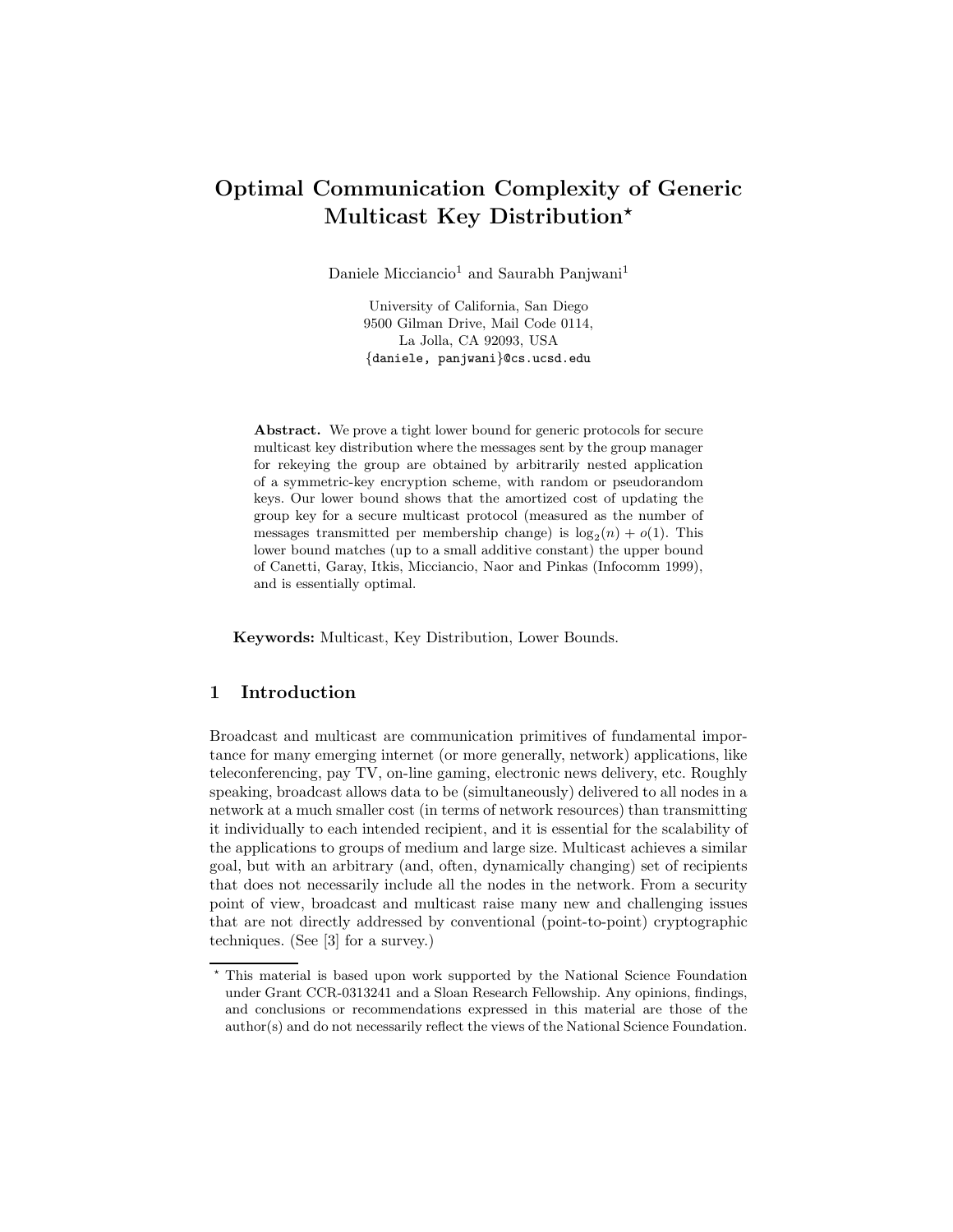Security properties. As in point-to-point communication (unicast), the two main security concerns are *secrecy* and *authenticity*. In this paper we concentrate on the secrecy property, i.e., making sure that only group members can receive the transmitted data (See Sect. 3 for a precise definition of our communication and security model). Two distinct models have been considered within the cryptographic community to study secrecy properties in broadcast and multicast scenarios. One, called broadcast encryption, is motivated mostly by pay TV and similar applications where an information provider communicates with a large (and highly dynamic) set of low-end receivers (e.g., set-top boxes). The other, usually called multicast encryption or multicast key distribution, is more closely related to internet applications, where a dynamically changing, but relatively stable, group of users wants to broadcast messages within the group, while keeping the content of the messages hidden from users that do not currently belong to the group. This is the model we study in this paper, and we refer the reader to Sect. 2 for a brief discussion of related work, including broadcast encryption as well as other security properties like authenticity.

In unicast, secrecy is easily achieved by establishing a secret key between the two communicating parties, who, in turn, use the key to encrypt all communication using a conventional (symmetric-key) encryption scheme. A similar approach may be used for multicast as well: once a secret key (common to all group members) is established, secrecy can be achieved by encrypting all communication under the common key. However, in the presence of a dynamically changing group, establishing a common secret key can be quite an onerous task: each time a user leaves the group (voluntarily or not), a new group key needs to be established in order to protect future communication. We consider a setting where a single (physical or logical) entity (called the group center) has authority over deciding group membership and is in charge of group key distribution. The problem is how the group center can securely communicate a new key to all the remaining group members, after one of them leaves the group, in such a way that the evicted user cannot recover the new key. Since the old group key can no longer be used to secure communication, communicating a new key seemingly requires unicasting the new key individually to all group members (e.g., as advocated in  $[10, 9]$ , but this is clearly not a scalable solution as it would lose essentially all the potential efficiency benefits of using a multicast channel. The now standard approach to this problem, suggested in [16, 15], is to maintain not only a group key, known to all group members, but also a collection of auxiliary keys known to selected subsets of members that can be used to efficiently communicate to subsets of the group when the group membership changes. The solution described in [16, 15] requires the transmission of  $2\log_2 n$  messages<sup>1</sup> each time a user leaves and another one joins the group, where  $n$  is the size of the

 $^{\rm 1}$  We measure the communication complexity in basic messages, where each message is a fixed size packet of sufficiently large size to allow for the transmission of a single (possibly encrypted) key.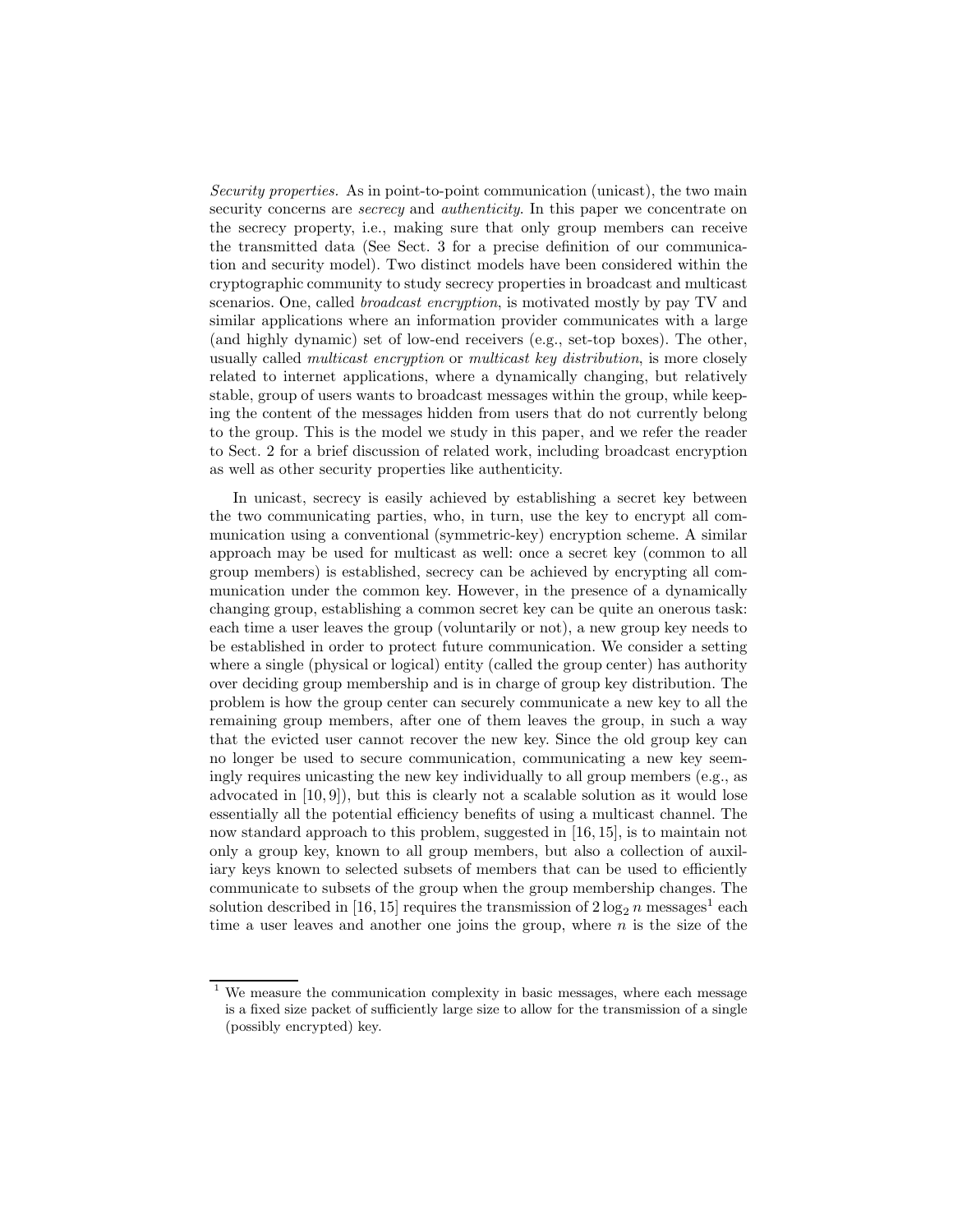group<sup>2</sup> . Although this is exponentially more efficient than the trivial solution requiring  $n$  (unicast) transmissions, it would be desirable to have even more efficient solutions with smaller communication complexity. In [3] an improved solution is given, where the number of transmissions is reduced by a factor of 2, but remains logarithmic in the number of group members.

Previous lower bounds. Our inability to find even better solutions to the multicast key distribution problem has prompted many researchers to explore lower bounds, showing that no such improvement is indeed possible, under reasonable assumptions about the protocol. The first non-trivial communication lower bound for multicast security was proved in [4] for a restricted class of protocols, namely protocols where the group members have a bounded amount of memory, or the key distribution scheme has some special "structure preserving" property. A different, and seemingly optimal, lower bound, for a more general class of protocols without memory or structure restrictions was subsequently proved in [14], where it was shown that any secure multicast key distribution protocol (within a certain class) can be forced to transmit at least  $3 \log_3 n$  messages for every group update operation (averaged over a long sequence of update operations). [14] also suggested a simple variant of the protocol of [16, 15] (basically, replacing binary trees with ternary ones) meeting their lower bound. This apparently closed the gap between upper and lower bounds for multicast key distribution protocols, putting a final word to our search of an optimal solution. The class of protocols considered in [14] restricts the group center to transmit messages of the form  $E_{k_1}(k_2)$  consisting of a key  $k_2$  encrypted with another key  $k_1$ . Although not explicitly stated in [14], it is important to note that more general protocols are indeed possible and have also been considered in practice. For example, two relatively standard, and eminently practical, techniques very common in cryptography are the following:

- The use of a pseudorandom generator, say  $G$ , to expand a single key  $k_0$  into two or more (seemingly random and independent) keys  $(k_1, k_2, \ldots, k_m)$  $G(k_0)$ . In principle, this allows to transmit multiple keys at the price of one, by sending the seed  $k_0$ , instead of transmitting the pseudorandom keys individually.
- The use of double (or multiply iterated) encryption, where more encryption functions are applied in a sequence to the same message before transmission. For example, consider a group of four users  $u_1, u_2, u_3, u_4$ , where each user  $u_i$  knows a private key  $k_i$ . Assume two auxiliary keys k and  $k'$  are known to groups  $u_1, u_2, u_3$  and  $u_2, u_3, u_4$  respectively. Then a new key  $k''$  can be sent to users  $u_2$  and  $u_3$  by transmitting a single (doubly encrypted) message  $E_k(E_{k'}(k''))$ . Notice that using single encryption, as in the model considered

<sup>2</sup> For simplicity, we consider groups of fixed size in analyzing multicast key distribution i.e. we assume that each time a user leaves, another one is immediately added. So the size of the group is always equal to  $n$ . We refer to each leave/join operation as a "group update operation". See Sect. 6 for a discussion on variable-sized groups with separate leave and join operations.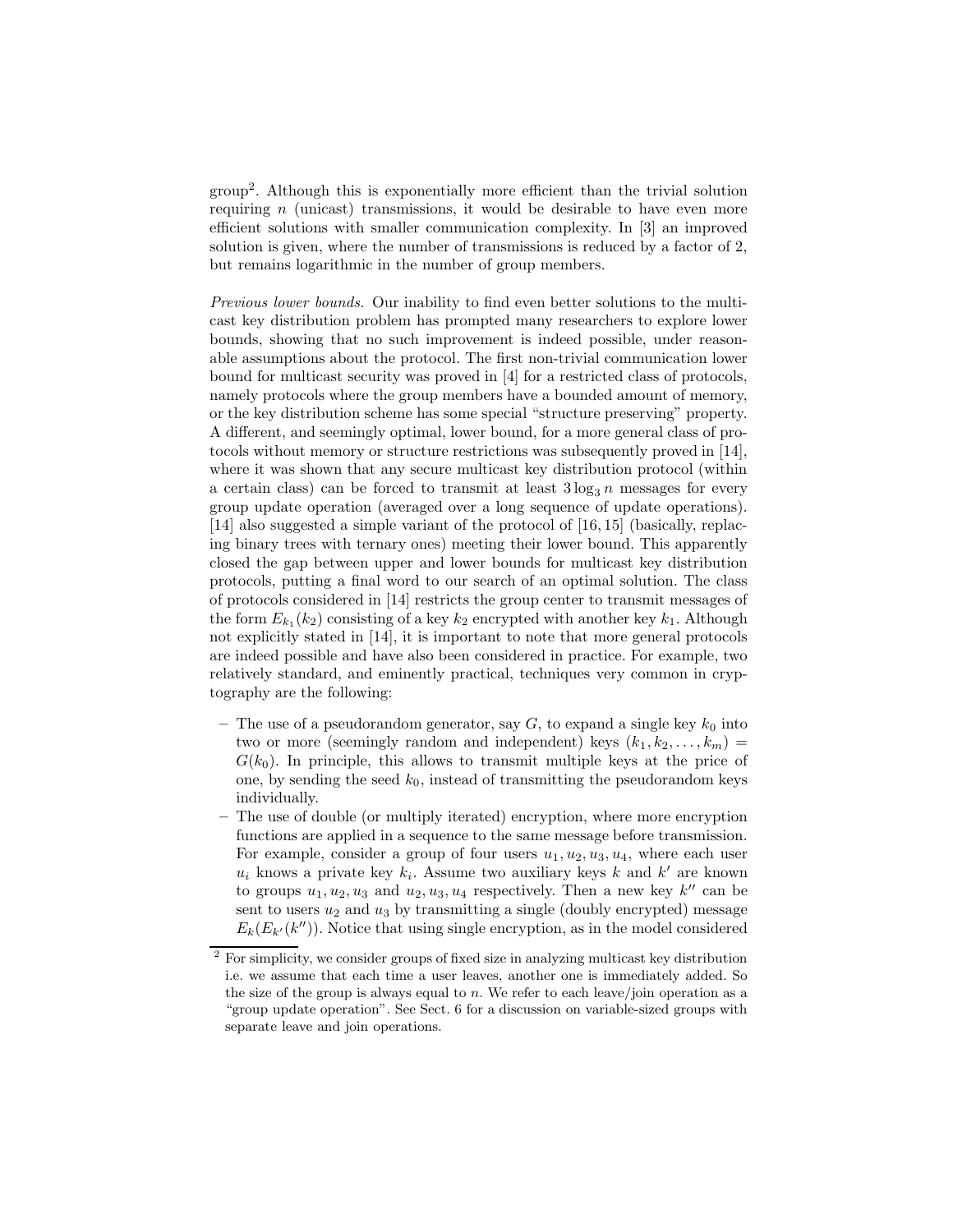in [4, 14], communicating to the same group of users requires the transmission of two messages  $E_{k_2}(k'')$  and  $E_{k_3}(k'')$ .

The inadequacy of the model used by previous lower bounds [4, 14] is clearly demonstrated by known (and practical) protocols that "beat" the lower bound proved in [14]. For example, [3] uses pseudorandom generators to improve the communication complexity of  $[16, 15]$  by a factor of 2, resulting in a secure key distribution protocol where all update operations can be performed by transmitting  $\log_2(n)$  messages, which is strictly smaller than the  $3\log_3(n) \approx 1.89 \log_2(n)$ lower bound proved in [14]. This observation opens up again the possibility of further improving the communication complexity of multicast key distribution, or proving more satisfactory lower bounds for more general classes of protocols.

Our contribution. In this paper, we consider generic protocols for multicast key distribution that make arbitrary use of pseudorandom generators and encryption algorithms, where both techniques can be mixed and iteratively applied multiple times in arbitrary ways. In our model, keys can be either freshly generated (i.e. are purely random) or produced by applying a pseudorandom generator (polynomially many times) on freshly generated keys. Messages sent out by the group center for rekeying the group are composed by encrypting keys iteratively using different (random or pseudorandom) keys for encrytion at each iteration (See Sect. 3 for a complete description of our model).

The lower bound we prove in this paper on multicast key distribution protocols matches the upper bound of [3] up to a small additive term. We demonstrate that in any protocol where the group center broadcasts arbitrary expressions built according to our formal logic for messages, the center must transmit  $log_2(n) + o(1)$  messages per group update operation in the worst case (here, n is the size of the group and the number of messages per update operation is measured by amortizing over an infinite sequence of such operations). In other words, we demonstrate that the use of pseudorandom generators suggested in [3] is essentially optimal, and that even a combined use of iterated encryption does not substantially help to improve the worst-case communication complexity below  $log_2(n)$  messages per update.

Organization. In Sect. 2 we briefly review related work. In Sect. 3 we give a detailed description of the model used to prove our lower bound. The actual lower bound is proved in Sects. 4 and 5. Section 6 concludes the paper with a discussion on possible extensions to our model.

# 2 Related Work

Previous work on secure communication in broadcast and multicast scenarios is based on two distinct formulations. The first one, often referred to as broadcast encryption, has received much attention from the cryptographic community (e.g., [6, 11].) In this model, as originally introduced by Fiat and Naor [6], receivers are stateless, in the sense that they receive a set of keys at the very beginning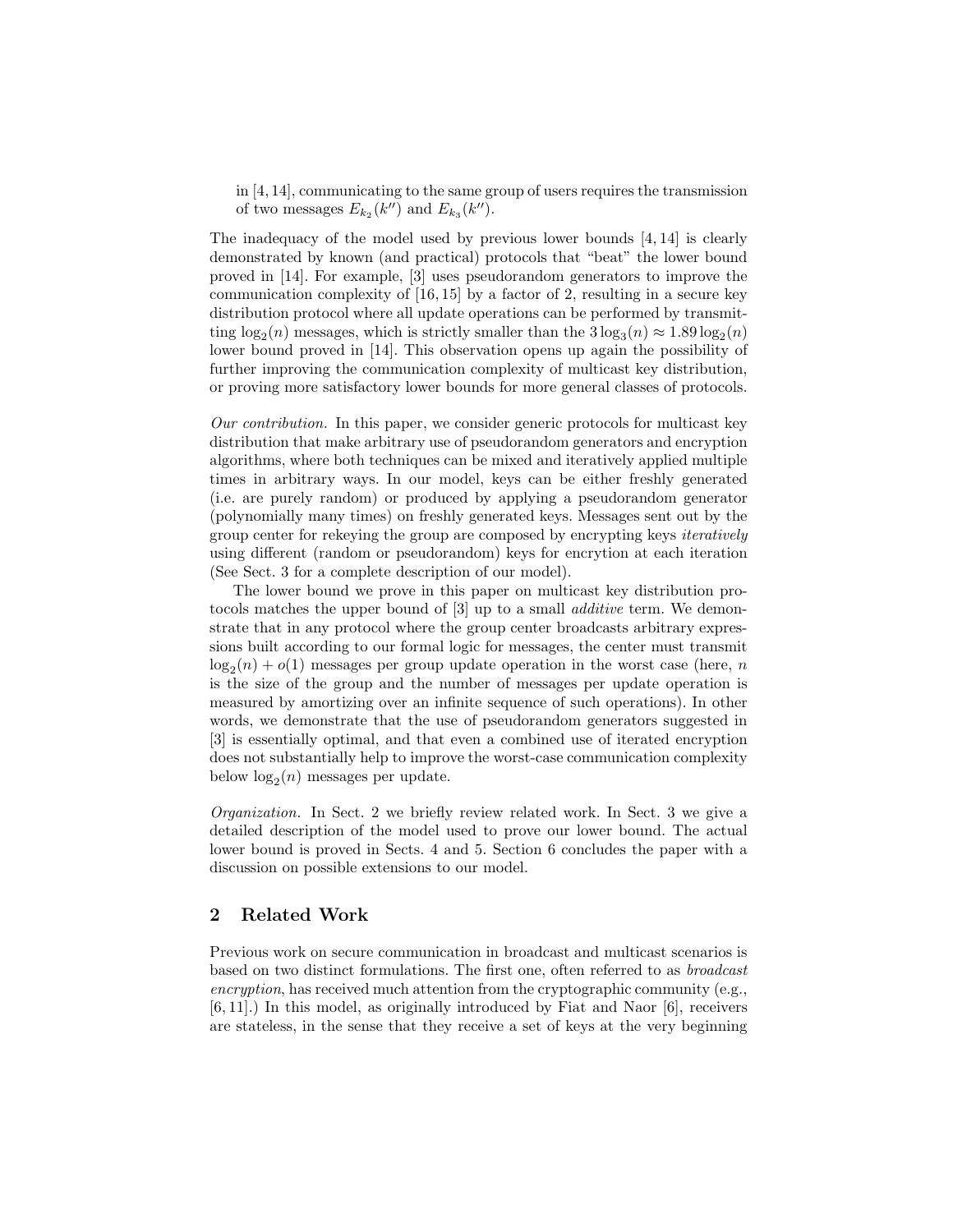of the protocol, and they never update their state during protocol execution. However, broadcast encryption schemes are typically secure only against coalitions of bounded size. An essentially optimal lower bound on the communication complexity of broadcast encryption (as a function of the amount of key storage allowed per user) was given by Luby and Staddon in [11],

In this paper we consider a different scenario more closely related to internet applications, where the users maintain state, the group of recipients changes over time, and all users in the group may broadcast information to the other group members. As discussed in the following section, this problem is equivalent to the key distribution problem, where a common secret key is established among all current group members, and updated over time as the group membership changes. This problem, usually called multicast encryption or multicast key distribution, is the one studied for example in  $[16, 15, 4, 14]$  already discussed in the introduction.

Besides secrecy, other important security issues are authenticity, i.e., making sure that only authorized users can transmit messages and these messages cannot be altered during transmission, independence, i.e., emulating a synchronous network where all players transmit and receive messages at the same time (e.g., see [7]), and availability, e.g., protecting the network against denial of service attacks. These are all different security concerns that can be addressed separately using the appropriate cryptographic techniques. Here we briefly discuss authenticity. As discussed in [3], one can distinguish different kinds of authenticity. The simplest kind only ensures that the sender of the information is one of the current group members. This can be achieved using the same techniques studied in this paper (e.g., establishing a common secret key and using it within a message authentication protocol.) Individual authentication is a much harder problem, and it has been shown that it is actually equivalent to using public key digital signatures [2].

# 3 The Model

We consider a scenario in which an information provider wishes to communicate to a selected (and dynamically changing) set of users over a broadcast channel. At any point in time, all users may receive the information sent over the broadcast channel, and we want to ensure that only current group members can decipher the transmitted information and recover the original messages sent by the information provider. A centralized trusted authority, called the group center, governs access to the group<sup>3</sup> . The problem of secure multicast communication is easily seen to be equivalent to the problem of establishing a common secret key, known to all and only the current group members: on the one hand, given a secret key shared among all current group members, the information provider can securely communicate with all group members by encrypting its messages

<sup>3</sup> We remark that such a group center is only a logical abstraction, and does not necessarily correspond to any single physical entity, like the information provider or any of the group members.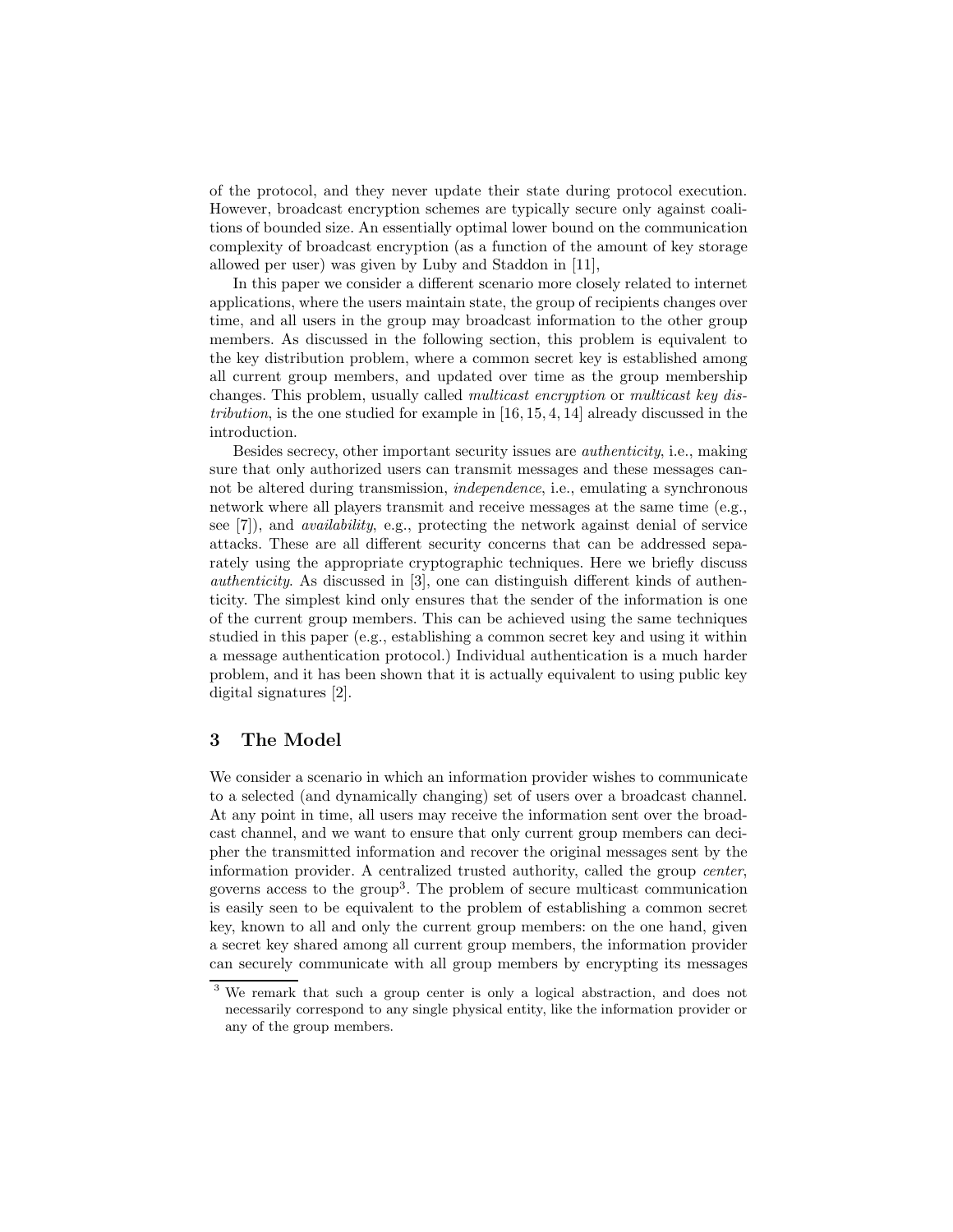using a secure symmetric key encryption scheme. On the other hand, given a secure multicast protocol, the center can immediately establish a common secret key among all current group members by picking a new key at random and securely transmitting it to all group members using the secure multicast protocol. Therefore, in the rest of the paper we identify secure multicast encryption with the group key distribution problem. We remark that a common secret key allows all group members to act as information providers and securely transmit information encrypted under the common secret key. The common secret key can also be used to achieve additional security goals besides secrecy (for eg., message integrity against non-members).

#### 3.1 Protocol Initialization

We assume users come from a fixed, but potentially infinite, set  $U$  and that they communicate with the group center using a reliable and authenticated broadcast channel. At every time instant t a finite set of users,  $\mathcal{M}_t \subset \mathcal{U}$ , referred to as members, holds a shared secret key which is supposed to be known only to the users in this set. All users and the center have black-box access to three functions, E, D and G, where the functions  $(E, D)$  model an encryption/decryption pair and G models a pseudorandom generator. We think of these three functions as abstract operations satisfying the following conditions :

- E takes as input two expressions, K (a key) and  $\gamma$  (a message), and outputs another expression,  $\beta$  (a ciphertext). D takes two expressions, K' and  $\beta'$ , as input and outputs a third expression  $\gamma'$ . These operations satisfy the obvious correctness condition :  $D(K, E(K, \gamma)) = \gamma$ . We write  $E_K(\gamma)$  for  $E(K, \gamma)$ .
- G takes as input a key K and outputs two keys, denoted  $G_0(K)$  and  $G_1(K)$ . In other words, the function  $G$  models a length-doubling pseudorandom generator. We remark that our choice of using a length-doubling generator (and not a more general one) is only for the purpose of simplifying the analysis and it does not impact our lower bound in any way<sup>4</sup>.

Every user  $u_i \in \mathcal{U}$  also has a secret key  $K_i$  (referred to as the *unique* key of that user) that is known only to him and the group center  $C$  from the beginning of protocol execution (Such a key may be established using different techniques in a setup phase using, say, unicast and public key cryptography).

#### 3.2 Rekey Messages

Changes in the group membership (i.e. the set  $\mathcal{M}_t$ ) over time are modeled using an adversary who adaptively chooses to add and delete members from the group.

 $<sup>4</sup>$  Indeed, our lower bound can be shown to hold even if we replace  $G$  with a func-</sup> tion that takes as input a single key and outputs arbitrarily many pseudorandom keys. An intuitive reason for this is that any pseudorandom generator with arbitrary expansion-factor can be easily built using only a length-doubling generator. The proof of Lemma 2 makes this clearer.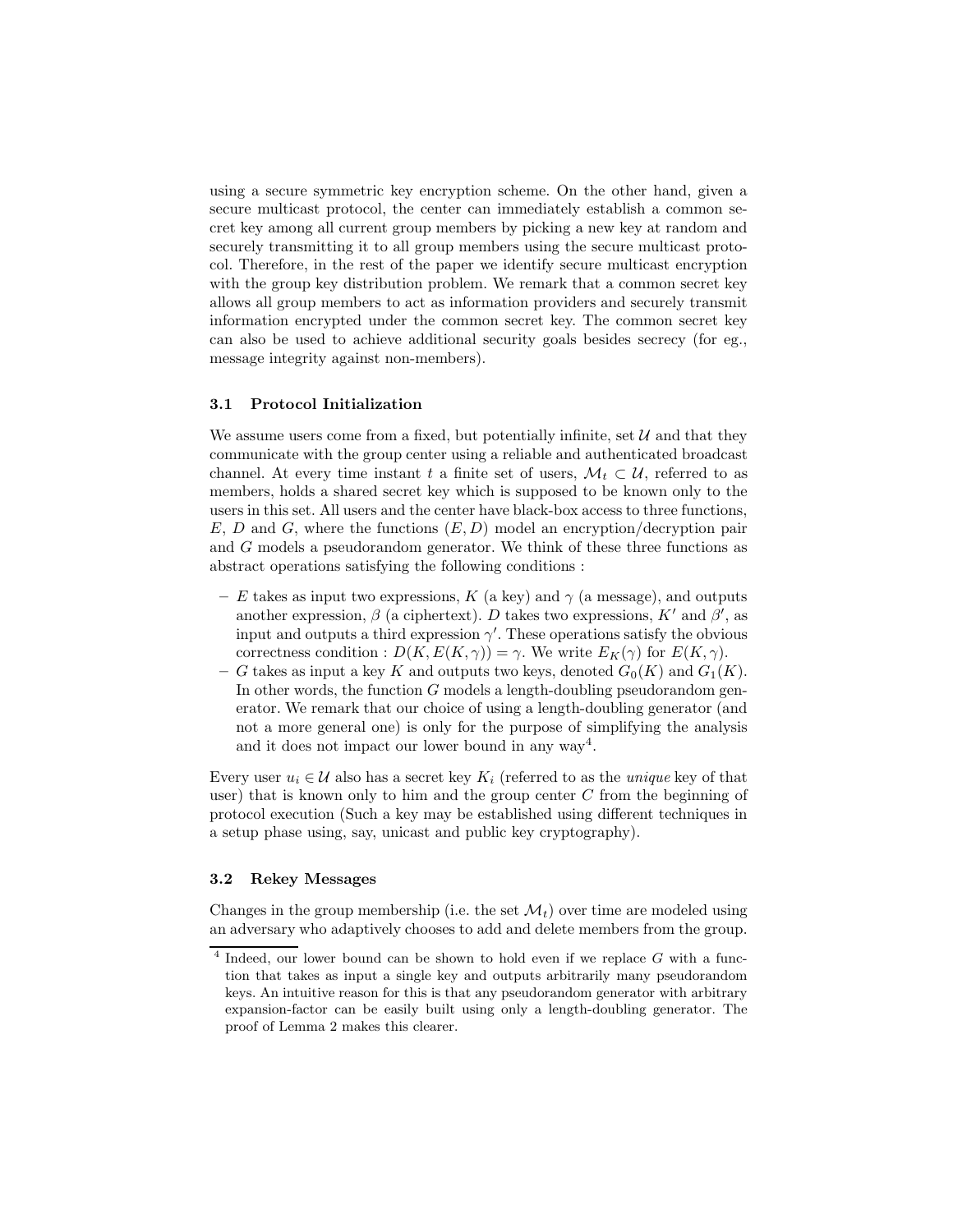At every point in time  $t$ , our adversary examines the history and current state of the protocol and issues one of the following three commands:

- $J OIN(u_i)$ : set  $\mathcal{M}_{t+1} = \mathcal{M}_t \cup \{u_i\},\$
- $-LEAVE(u_i):$  set  $\mathcal{M}_{t+1} = \mathcal{M}_t \setminus \{u_i\},$
- $-$  REPLACE $(u_i, u_j)$ : set  $\mathcal{M}_{t+1} = \mathcal{M}_t \setminus \{u_i\} \cup \{u_j\},$

In response to a membership change request, the group center transmits a set of messages  $S_t = (\gamma_1, \ldots, \gamma_{|S_t|}),$  known as rekey messages, over the broadcast channel where each rekey message,  $\gamma_i$ , is a symbolic expression derived using the following grammar :

$$
\mathbf{M} \to E_{\mathbf{K}}(\mathbf{M}) \mid \mathbf{K}
$$
  
\n
$$
\mathbf{K} \to K \mid G_0(\mathbf{K}) \mid G_1(\mathbf{K})
$$
\n(1)

Here, the symbol  $M$  represents *messages* while the symbol  $K$  represents keys. The expression  $K$  models any basic (i.e. freshly generated) key, including unique keys of users. Messages can be built from keys by iterated application of the encryption function,  $E$ , with basic keys or derived keys (obtained using the pseudorandom generator)<sup>5</sup>.

Communication Complexity. The communication complexity of a group key distribution protocol is defined in terms of the number of rekey messages transmitted by the center per update operation performed on the group. The cost of transmitting a set of messages  $S_t$  equals the number of basic messages in the set (i.e.  $|S_t|$ ). The *amortized cost* of a group key distribution protocol in the course of a sequence of such adversarial operations is the ratio of the total number of messages transmitted by the center in that period to the total number of operations performed. This is expressed in terms of the size of the group, which is the maximum number of members in the group at any stage in that sequence of operations (As we will see, in our lower bound analysis, the number of members is kept constant across time). The amortized communication complexity of the protocol is the maximum amortized cost it has to incur in the course of any sequence of adversarial operations. We are interested in a lower bound on the amortized communication complexity for any group key distribution protocol satisfying certain constraints. We next describe what these constraints are.

#### 3.3 Security Definition

We analyze the security of key distribution protocols with respect to the abstract cryptographic operations  $E, D$  and  $G$ . This approach is similar to that taken in

 $5$  Note that we do not allow the use of expressions of the form  $E_{\mathbf{K}}(\mathbf{M})$  (i.e. ciphertexts) either as keys or as inputs to the pseudorandom generator because ciphertexts do not necessarily have the (pseudo)randomness properties necessary to prove that such an application would be secure. For example, given any (provably secure) encryption function,  $E$ , it is possible to build another (provably secure) encryption function,  $E'$ , such that one can easily recover a message,  $\gamma$ , from a corresponding ciphertext  $E'_{E'_{K_0}(K_1)}(\gamma)$  even without knowing any of the keys  $K_0$  and  $K_1$ .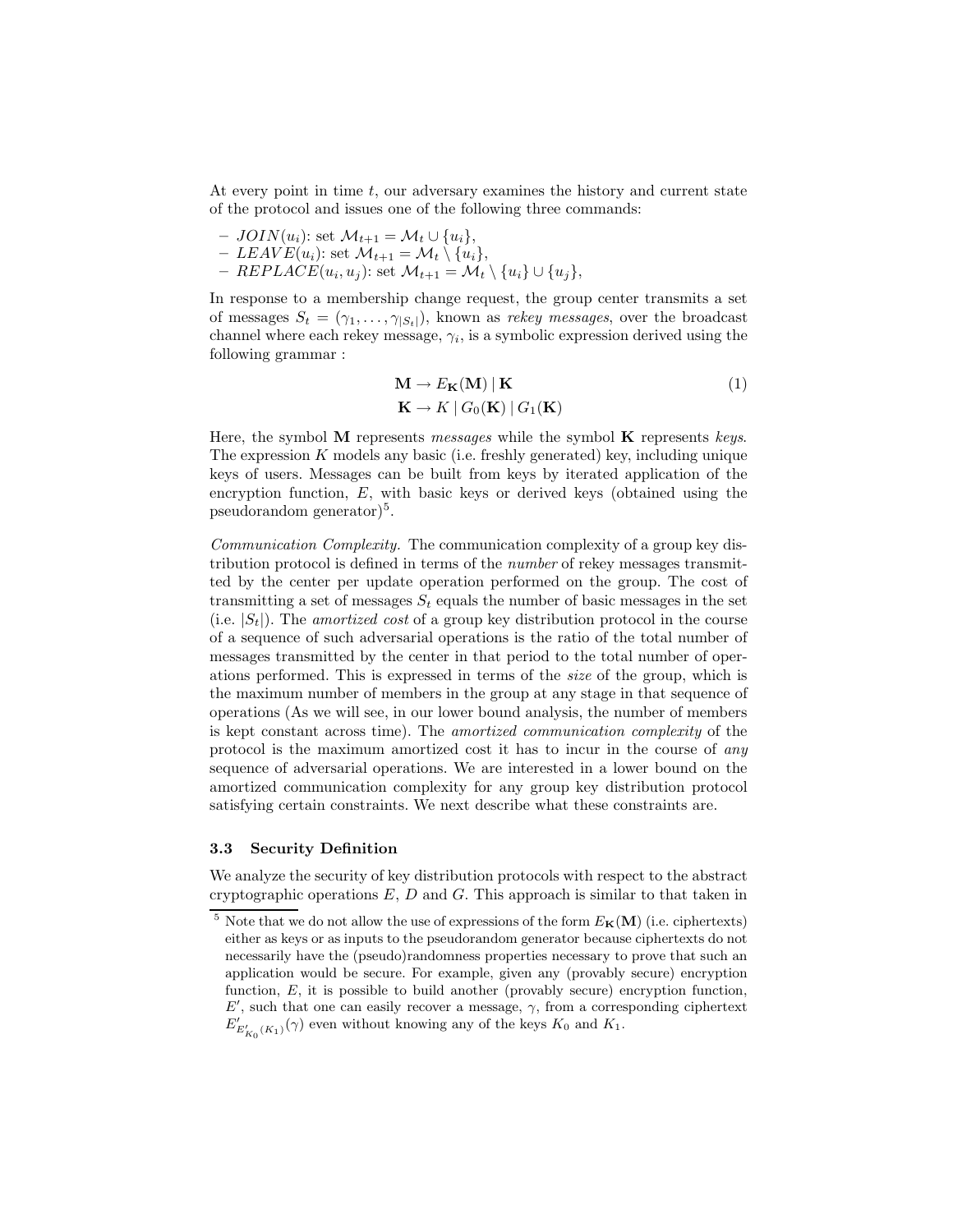previous lower bounds for this problem[4, 14], except that we also allow for the use of pseudorandomness and arbitrarily nested encryption as dictated by our grammar.

Definition 1. For any set, S, of messages obtained using grammar 1, we define the set of keys that can be derived from S as the smallest set,  $\mathbf{Keys}(S)$ , which satisfies the following three conditions :

- If  $K_0 \in S$ , then  $K_0 \in \textbf{Keys}(S)$ .
- $-$  If  $K_0 \in \textbf{Keys}(S)$ , then  $G_0(K_0) \in \textbf{Keys}(S)$  and  $G_1(K_0) \in \textbf{Keys}(S)$ .
- $-$  If  $E_{K_1}(E_{K_2}(\cdots(E_{K_l}(K_0)))) \in S$  and  $K_1,\ldots,K_l \in \textbf{Keys}(S)$ , then  $K_0 \in$  $\mathbf{Keys}(S)$ .

This definition corresponds to the intuitive idea that given  $E_K(M)$  one can compute M if and only if K is known, and given K everybody can compute  $G_0(K)$ and  $G_1(K)$  applying the pseudorandom generator to K. However, since pseudorandom generators are one-way, given  $G_0(K)$  or  $G_1(K)$  (or both) one cannot recover K, or even tell if  $G_0(K)$ ,  $G_1(K)$  is in the range of the pseudorandom generator. This is essentially a straightforward generalization of the Dolev-Yao [5] model of encryption, extended with pseudorandom generation. Analyzing security of protocols with respect to this formal cryptographic model is motivated by the fact that we would like the protocols to be secure independently of the specific instantiation of the underlying cryptographic building blocks. The formal analysis can be made precise and interpreted in standard complexity-theoretic terms, by extending known soundness and completeness results of [1, 12].

Definition 2. We say that a group key distribution protocol is secure if for any sequence of adverserial operations, and for every time instant t, there exists a key, K, such that

- $K \in \textbf{Keys}(S_1 \cup \cdots \cup S_t \cup \{K_i\})$  for all  $u_i \in \mathcal{M}_t$ , i.e., key K can be computed by all current group members at time t;
- $K \notin \textbf{Keys}(S_1 \cup \cdots \cup S_t \cup \{K_i: u_i \notin \mathcal{M}_t\}), \text{ i.e., the users that do not belong to }$ the group at time  $t$  cannot compute  $K$  even if they collude and pool together all the information available to them.

The first clause in the definition is a correctness criterion while the second clause is the main security condition. Note that our definition of security is a bit restrictive in that it requires non-members not to be able to obtain the shared secret key at any instant of time based only on the information obtained at or before that instant. Intuitively, this captures the idea that if a user leaves the group (i.e. becomes a non-member) at some point, then he should not be able to decrypt any future communication (even if he colludes with other non-members to do so), unless, of course, he is added back to the group. This kind of security is often referred to as forward secrecy. However, one could also require that the shared secret key at any instant be such that the non-members (at that instant) not to be able to compute it even *later on* i.e. even if some of them become members in the future. Such a security requirement is more stringent and it captures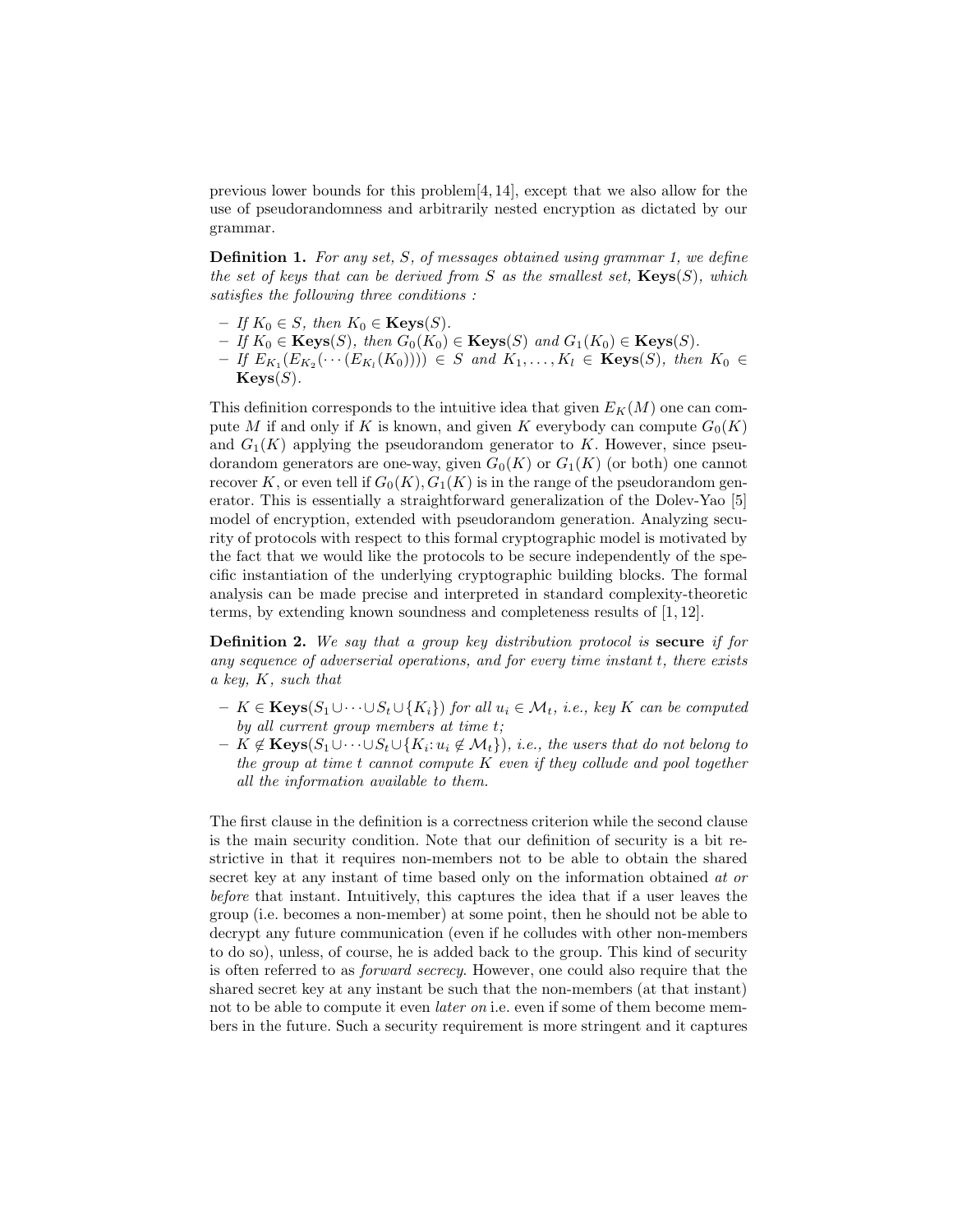the notion that any new entrant to the group should not be able to compute the shared key for any past instant when he was not a member (a requirement often referred to as backward secrecy). In order for a protocol to satisfy both forward and backward secrecy, we must strengthen the security condition above so that  $K \notin \mathbf{Keys}(S_1 \cup \cdots \cup S_{t'} \cup \{k_i : u_i \notin \mathcal{M}_t\})$  for all  $t' \geq t$ . We remark that backward secrecy is usually considered a less important property than forward secrecy, as in many multicast applications (e.g., stock quotes) information looses value over time. The lower bound proved in this paper only requires forward secrecy and is, thus, applicable to protocols satisfying the more stringent definition, too.

Another important remark is the following. Since most networking protocols do not provide any form of security, it is a good practice to assume that an adversary attacking the network has access to all transmitted data, which needs to be properly protected using appropriate cryptographic techniques. Moreover, this allows for the development of security solutions that are independent of the underlying networking technology. In the above definition, the security criterion models the fact that the adversary has complete knowledge of all past communication. The assumption of infinite memory is less reasonable in the case of group members in our correctness criterion, but giving all past broadcast messages to all users makes our security definition less stringent, and consequently it only makes our lower bound stronger. We refer the interested reader to Sect. 6 for a discussion on possible extensions to our model.

# 4 The Multicast Game

For the actual lower bound analysis, it is useful to view every secure group key distribution protocol as an abstract game, which we call the multicast game, played between the group center,  $C$ , and the adversary,  $A$ . In this game, keys are modelled as nodes in an infinite hypergraph. Each node corresponds to either a basic key (recall that basic keys include unique keys of users as well) or a derived key obtained by applying the pseudorandom generator to some other key. Messages transmitted by the group center are modeled as directed hyperedges, so that the cost incurred by the center equals the number of hyperedges in the graph. For any user, the set of keys known to him at any time is defined as the set of nodes that can be "reached" from the node representing his unique key following the hyperedges. Details follow.

#### 4.1 Game Configurations

The playing board for the multicast game is an infinite collection of rooted binary trees,  $T = \{T_1, T_2, \dots\}$  each containing an infinite number of nodes. The entire set of nodes in these trees is denoted  $\mathcal V$ . The edges are directed edges and every tree in T has one root node which has zero in-degree while all other nodes have in-degree equal to 1. The out-degree of all nodes, including the root, is equal to 2. Every node in this playing board represents a key  $K$ . The roots of the trees are associated to the basic keys, while the internal nodes are pseudorandom keys.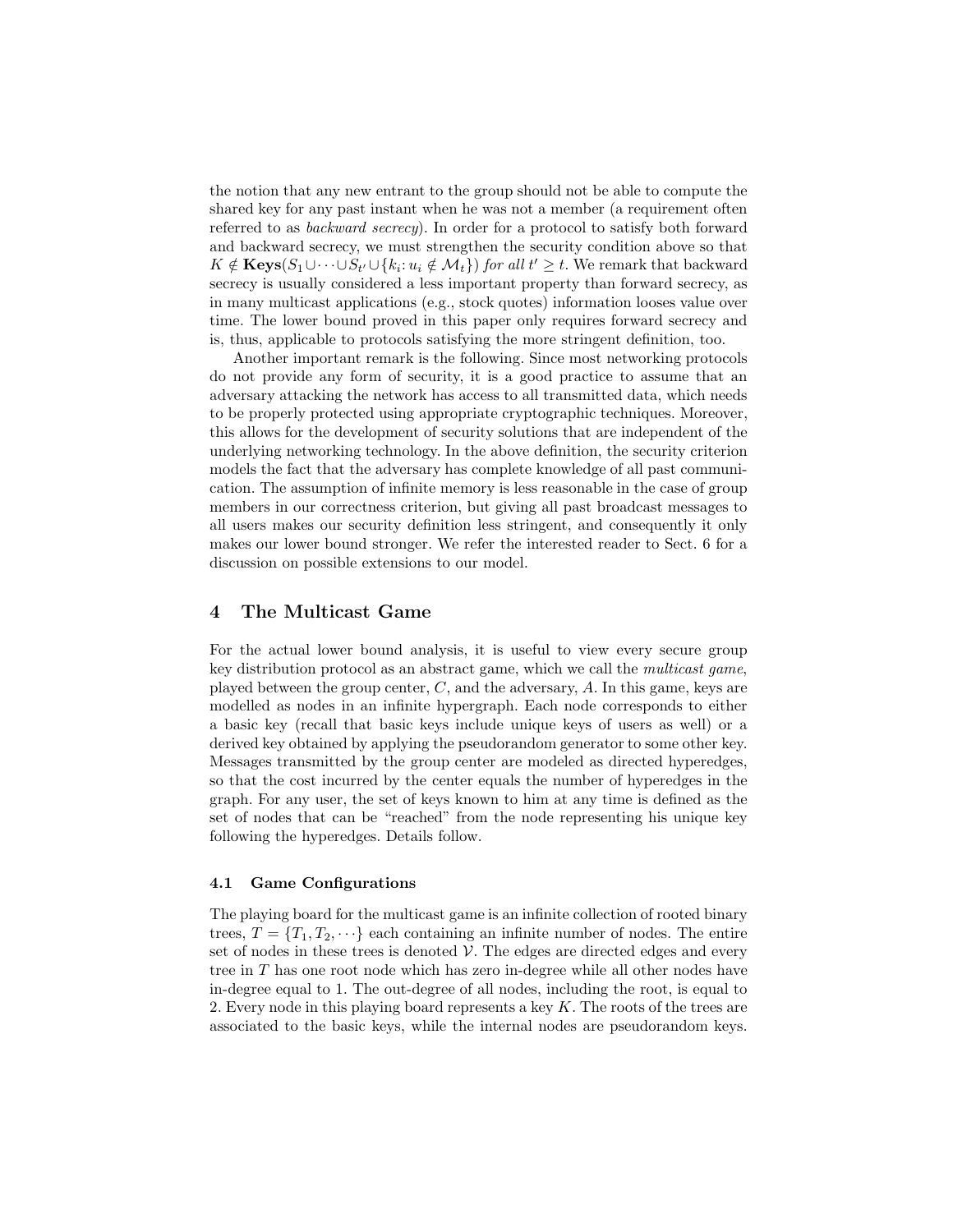The two children of a node represent keys  $G_0(K)$  and  $G_1(K)$ , the keys that can be obtained by applying the pseudorandom generator to the key,  $K$ , of the parent node.

The root nodes of some (but not all) trees in  $T$  correspond to the unique keys,  $K_i$ , of all users. We refer to these special trees as *user trees* and denote the entire set of user trees by  $U$ . At any given point in time during the game, the root of every tree in U has one of two labels associated with it – member or non-member. We refer to the edges in the trees in  $T$  as tree-edges or simply t-edges and the entire set of t-edges in all the trees is denoted  $\mathcal{T}$ . A t-edge from a node  $v_1$  to a node  $v_2$  is denoted  $v_1 \stackrel{t}{\rightarrow} v_2$ .

Rekey messages sent by the group center are modeled as hyperedges as follows. A *directed hyper-edge*, or simply an *h-edge*, over nodes in  $V$  is a pair  $\{V, v\}$ , denoted  $V \stackrel{h}{\rightarrow} v$ , where V is a finite subset of V and v is a single node. The h-edge  $V \stackrel{h}{\rightarrow} v$  is said to be incident on v. The hyperedge,  $\{K_1, \dots, K_d\} \stackrel{h}{\rightarrow} K$  models a rekey message of the form  $E_{K_1}(E_{K_2}(\cdots E_{K_d}(K)\cdots))$ . Here,  $K_1, \ldots, K_d, K$  can be either basic or derived keys (i.e., keys associated to either root or internal nodes), and the encryptions can be performed in any order.

A configuration, C, of the multicast game is defined as a triple  $\mathcal{C} = (\mathcal{M}, \mathcal{N}, \mathcal{H})$ , where  $M$  is the set of all member nodes,  $N$  is the set of all non-member nodes and H is a (finite) set of h-edges over nodes in V. The union  $M \cup N$  is always equal to the set of roots of the user trees in  $U$ . A configuration of the game at time t corresponds to the state of the group key distribution protocol at time t with M representing the set of members, N the set of non-members and  $\mathcal H$ the set  $S_0 \cup S_1 \cup S_2 \cup \cdots \cup S_t$  of rekey messages transmitted by C in response to the first t group update operations (plus an optional set  $S_0$  corresponding to the initial configuration of the game).

#### 4.2 Defining Moves of Players

Each move by player  $C$  in our game involves adding zero or more  $h$ -edges and each move by player A involves changing the label on a node labelled *member* to non-member or vice versa, or swapping a member with a non-member. Formally, if the game is in a configuration  $\mathcal{C} = (\mathcal{M}, \mathcal{N}, \mathcal{H})$ , then

- a move by player C changes the configuration of the game to  $\mathcal{C}' = (\mathcal{M}, \mathcal{N}, \mathcal{H}')$ where  $\mathcal{H}' = \mathcal{H} \bigcup \mathcal{H}_a$  and  $\mathcal{H}_a$  is a finite (possibly empty) set of h-edges over nodes in  $\mathcal{V}$ :
- a move by player A changes the configuration to  $\mathcal{C}' = (\mathcal{M}', \mathcal{N}', \mathcal{H})$  where either
	- $\mathcal{M}' = \mathcal{M} \setminus \{v_m\}$  and  $\mathcal{N}' = \mathcal{N} \cup \{v_m\}$  for some  $v_m \in \mathcal{M}$  (we call this a delete move and we say that the node  $v_m$  gets deleted from  $\mathcal{M}$ ); or
	- $\mathcal{M}' = \mathcal{M} \bigcup \{v_n\}$  and  $\mathcal{N}' = \mathcal{N} \setminus \{v_n\}$  for some  $v_n \in \mathcal{N}$  (we call this an add move and we say that the node  $v_n$  gets added to  $\mathcal{M}$ ).
	- $\mathcal{M}' = \mathcal{M} \bigcup \{v_n\} \setminus \{v_m\}$  and  $\mathcal{N}' = \mathcal{N} \setminus \{v_n\} \cup \{v_m\}$  for some  $v_n \in \mathcal{N}$ and  $v_m \in \mathcal{M}$  (we call this a replace move and we say that the node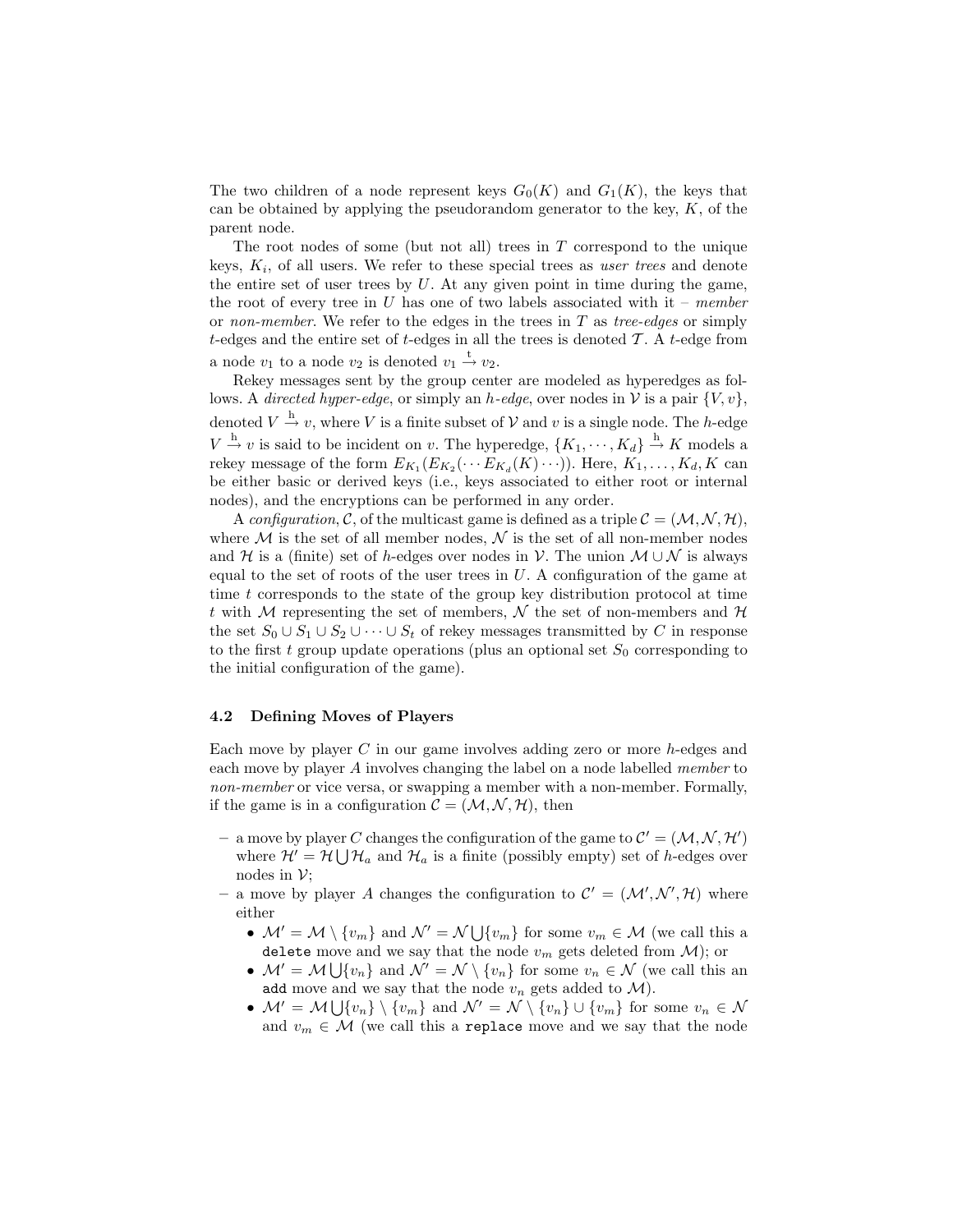$v_m$  gets replaced by  $v_n$ ). This corresponds to a simultaneous execution of an add move and a delete move, and it leaves the size,  $|\mathcal{M}|$ , of the group unchanged.

At any time instant  $t$ , a pair of moves is played, the first move being played by  $A$ , followed by a response by  $C$ . Associated with each player's move is a cost function. The cost of a move by player  $C$  is the number of h-edges added by him i.e. if a move by player C takes the game from  $\mathcal{C} = (\mathcal{M}, \mathcal{N}, \mathcal{H})$  to  $\mathcal{C}' = (\mathcal{M}, \mathcal{N}, \mathcal{H}')$ , then the cost of the move is  $|\mathcal{H}'| - |\mathcal{H}|$ . The cost of any move by player  $A$  is 1. For simplicity, we concentrate on replace operations that leave the size of the group unchanged (since we are interested in proving a lower bound, considering only replace operations only makes our result stronger).

#### 4.3 Defining Goals of Players

The security notion described in Sect. 3 is easily modeled in terms of reachability between nodes in the hypergraph corresponding to the current configuration.

**Definition 3.** A node,  $v \in \mathcal{V}$ , is called h-reachable from a set of nodes,  $V \subseteq \mathcal{V}$ , under a configuration  $\mathcal{C} = (\mathcal{M}, \mathcal{N}, \mathcal{H})$  if any of the following conditions hold:

- $v \in V$ .
- $-$  There exists a t-edge from some node  $v'$  to v and  $v'$  is h-reachable from V.
- For some  $m > 0$  and a set of nodes,  $V = \{v_1, v_2 \cdots, v_m\} \subseteq V$ , there exists an h-edge  $V \stackrel{h}{\rightarrow} v$  in  $H$  and each of the nodes,  $v_1, \dots, v_m$  is h-reachable from  $V$ .

We write  $V \Rightarrow_{\mathcal{C}} v$  to denote that v is h-reachable from V under C and V  $\neq_{\mathcal{C}} v$ to denote the converse. We say that v is h-reachable from a node  $v'$  under  $\mathcal C$  if  $\{v'\}\Rightarrow_{\mathcal{C}} v$  holds; this is denoted simply by  $v' \Rightarrow_{\mathcal{C}} v$  (similarly,  $v' \not\Rightarrow_{\mathcal{C}} v$  denotes that v is not h-reachable from  $v'$  under C). If S is the set of rekey messages represented by  $H$ , the set of h-edges in C, and K the set of keys represented by V, then the set of nodes h-reachable from V under  $\mathcal C$  corresponds exactly to the set of keys  $\text{Keys}(\mathcal{K} \cup \mathcal{S})$  that can be computed from  $\mathcal{K}$  and  $\mathcal{S}$  according to the Dolev-Yao model of abstract encryption described in Sect. 3.

A configuration which satisfies the security constraint for group key distribution is called a secure configuration:

**Definition 4.** (Secure Configuration) A configuration  $\mathcal{C} = \{M, N, \mathcal{H}\}\$ is called a secure configuration if there exists a node,  $v_s \in V$ , such that

- $-$  v<sub>s</sub> is h-reachable from every node in M under C i.e.  $\forall v \in \mathcal{M}, v \Rightarrow_{\mathcal{C}} v_s$
- $v_s$  is not h-reachable from N under C i.e. N  $\neq$ <sub>C</sub>  $v_s$

A node,  $v_s$ , which satisfies this property is called a secret node for the corresponding secure configuration.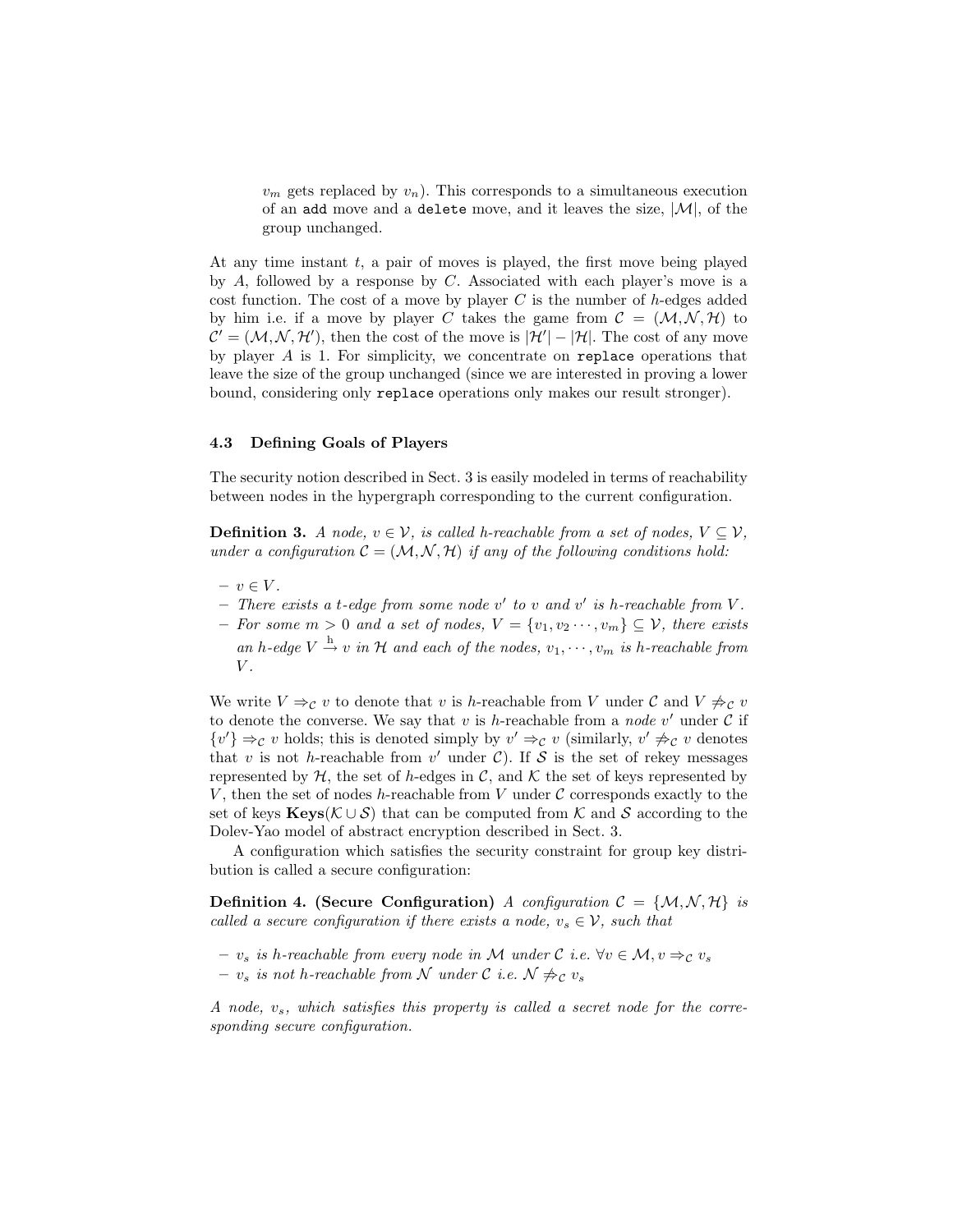Clearly, the shared secret key at any instant of time,  $t$ , in the protocol, must be (represented by) one of the secret nodes for the game configuration corresponding to time t.

Goals of the players can now be defined in terms of secure configurations. The goal of player  $C$  is that at the end of each of his moves, the game be in a secure configuration. The goal of player  $A$  is the converse of this i.e. at the end of at least one of player C's moves, the configuration of the game is not secure. Our aim here is to determine the minimum cost that *every* player  $C$  needs to pay, relative to the cost paid by player  $A$ , in order to be able to attain his goal in the game against any player A.

### 5 The Lower Bound Proof

In this section we present our main technical result on multicast games which directly implies the lower bound for secure group key distribution protocols.

#### 5.1 Usefulness of h-edges and Canonical Graphs

Let us fix a configuration,  $\mathcal{C} = (\mathcal{M}, \mathcal{N}, \mathcal{H})$  in the multicast game for this entire subsection. An h-edge,  $V \stackrel{h}{\rightarrow} v$ , in  $H$  is said to be *useless* under  $C$  if  $\mathcal{N} \Rightarrow_{\mathcal{C}} v$ . An h-edge which is not useless under  $C$  is called *useful* under it. By the definition of h-reachability, for every useful h-edge,  $V \stackrel{h}{\rightarrow} v$ , in  $H$ , there must exist at least one node in V which is not h-reachable from  $\mathcal N$  under  $\mathcal C$ . We assume an arbitrary total order on the set  $V$  of all nodes. For any useful h-edge  $V \stackrel{h}{\rightarrow} v$ , the first node (according to the total ordering) in V which is not h-reachable from  $N$  (under  $\mathcal{C}$ ) is referred to as the canonical node of that h-edge. Canonical nodes are defined only for useful h-edges.

A *canonical edge*, or *c*-edge, corresponding to a useful h-edge,  $V \stackrel{h}{\rightarrow} v$ , is a simple directed edge from the canonical node,  $v_c$ , of that h-edge to v and is denoted  $v_c \stackrel{c}{\rightarrow} v$ . The definitions of canonical nodes and edges are both specific to the configuration  $\mathcal{C}$ .

**Definition 5.** Let  $\mathcal{C} = (\mathcal{M}, \mathcal{N}, \mathcal{H})$  be a configuration of the multicast game. A canonical path or a c-path from a node  $v_1$  to another node  $v_2$   $(v_1, v_2 \in V)$  under C, denoted  $v_1 \rightarrow c v_2$ , is a path consisting of zero or more t-edges and c-edges such that all nodes on this path are h-reachable from  $v_1$ .

At this point it is not clear whether a canonical path must exist from any node  $v_1$  to any other node  $v_2$ . Indeed, this does not hold for every pair  $(v_1, v_2)$ . The following lemma characterizes the existence of canonical paths for certain pairs of nodes - a canonical path from  $v_1$  to  $v_2$  must exist if  $v_2$  is h-reachable from  $v_1$ but is not h-reachable from the set  $N$ .

**Lemma 1.** For any configuration  $\mathcal{C} = (\mathcal{M}, \mathcal{N}, \mathcal{H})$  and any two nodes  $v_1, v_2 \in \mathcal{V}$ , if  $\{v_1\} \Rightarrow_c v_2$  and  $\mathcal{N} \not\Rightarrow_c v_2$ , then there exists a c-path from  $v_1$  to  $v_2$  under C.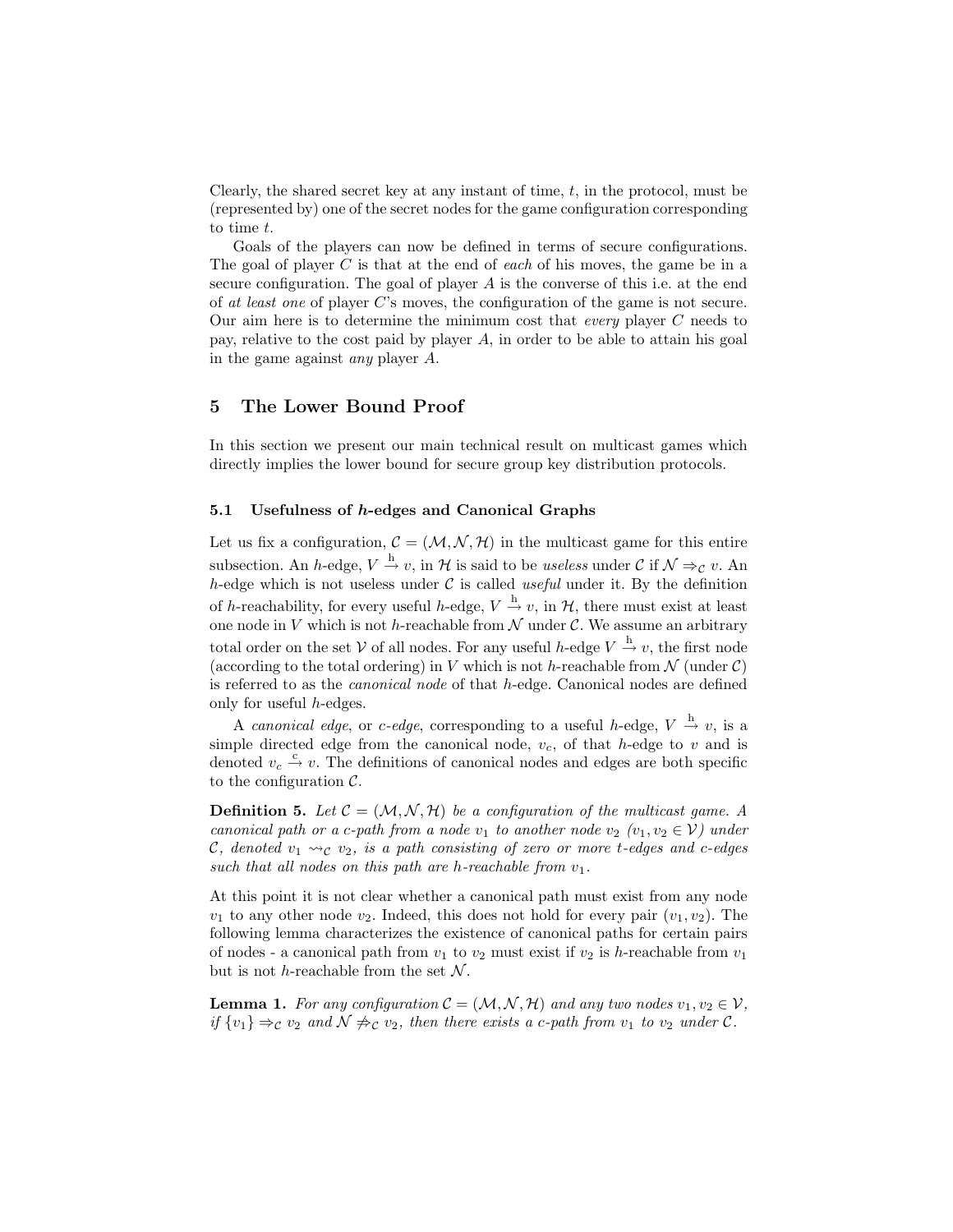*Proof.* Let  $R(v_1) \subseteq V$  denote the set of all nodes which are h-reachable from  $v_1$ (here, and everywhere else in the proof, h-reachable means h-reachable under C). Let  $B \subseteq R(v_1)$  be the set of *bad* nodes such that for all  $v_2 \in B$ ,  $v_2$  is not *h*reachable from N and yet, there exists no c-path from  $v_1$  to  $v_2$ . Let  $G = R(v_1) \setminus B$ (the set of good nodes). We claim that either the set of bad nodes is empty or (if not so)  $v_1$  is in it (i.e.  $B = \phi$  or  $v_1 \in B$ ).

Suppose this is not the case i.e. suppose that  $B$  is non-empty and it still doesn't contain  $v_1$ . Then for all nodes in B to be h-reachable from  $v_1$ , there exists some node  $v_2 \in B$  such that one of the following conditions hold (i) For some  $v \in G$ ,  $v \stackrel{t}{\rightarrow} v_2 \in \mathcal{T}$ ; (ii) For some  $V \subseteq G$ ,  $V \stackrel{h}{\rightarrow} v \in \mathcal{H}$ . Since any  $v_2 \in B$  is not h-reachable from  $N$ , an h-edge incident on it must be useful and thus, must have a c-edge corresponding to it. So, if  $B$  is non-empty and doesn't contain  $v_1$  there must exist a t-edge or a c-edge from some node  $v \in G$  to some node  $v_2 \in B$ . By the definition of B there exists no c-path from  $v_1$  to such a  $v_2$ . Which means there must not be a c-path from  $v_1$  to v as well (else joining such a path with the edge between v and  $v_2$  would give us a c-path from  $v_1$  to  $v_2$ ). At the same time v must not be h-reachable from N for that would imply  $\mathcal{N} \Rightarrow_{\mathcal{C}} v_2$ . Both these two conditions qualify  $v$  to be a member of  $B$ , which it is not. We, thus, conclude that the set B is either empty or contains the node  $v_1$ . If B is an empty set, we're done. If it isn't and it contains  $v_1$ , then the definition of B is defied since there exists a trivial c-path (with 0 edges) from  $v_1$  to itself. Thus, the set  $B$  must be empty and the lemma holds.

Canonical Graphs We focus our attention on secure configurations from now on. Let  $\mathcal{C} = (\mathcal{M}, \mathcal{N}, \mathcal{H})$  be a secure configuration with secret node  $v_s$ . By the definition of a secret node and by Lemma 1, for every  $v_m \in \mathcal{M}$  there must exist a canonical path from  $v_m$  to  $v_s$ . For every  $v_m \in \mathcal{M}$  select a c-path  $P_m \equiv v_m \leadsto_{\mathcal{C}}$  $v_s$ . The canonical graph for C, denoted  $G(\mathcal{C})$ , is defined as the graph formed by superimposing the c-paths  $P_m$  associated to the member nodes  $v_m \in \mathcal{M}$ . While superimposing paths, if there is more than one c-paths containing an edge between the same two nodes and if at least one of these edges is a c-edges then we insert a single c-edge between the nodes in  $G(\mathcal{C})$ , and if all these edges are t-edges, then we insert a single t-edge between the nodes. If there is no edge (a c-edge or a t-edge) between any two nodes then there is no edge between them in  $G(\mathcal{C})$  also. Note that in the graph  $G(\mathcal{C})$ , there may be more than one paths from any member node  $v_m$  to  $v_s$ , but only one of them corresponds (modulo replacement of t-edges by c-edges) to the canonical path  $P_m$  associated to  $v_m$ . Figure  $1(a)$  shows a toy example of a canonical graph for a configuration with three members nodes  $\{v_1, v_2, v_3\}$  and secret node  $v_s$ .

For each member node,  $v_m$ , in M, we define the *incidence weight* of  $v_m$  in the graph  $G(\mathcal{C})$  as the number of c-edges in this graph incident on any node along the c-path  $P_m \equiv v_m \leadsto_{\mathcal{C}} v_s$ . This is at least equal to the number of c-edges on the c-path itself. The maximum incidence weight of the graph  $G(\mathcal{C})$  is the maximum among the incidence weights of all member nodes in it. A useful property on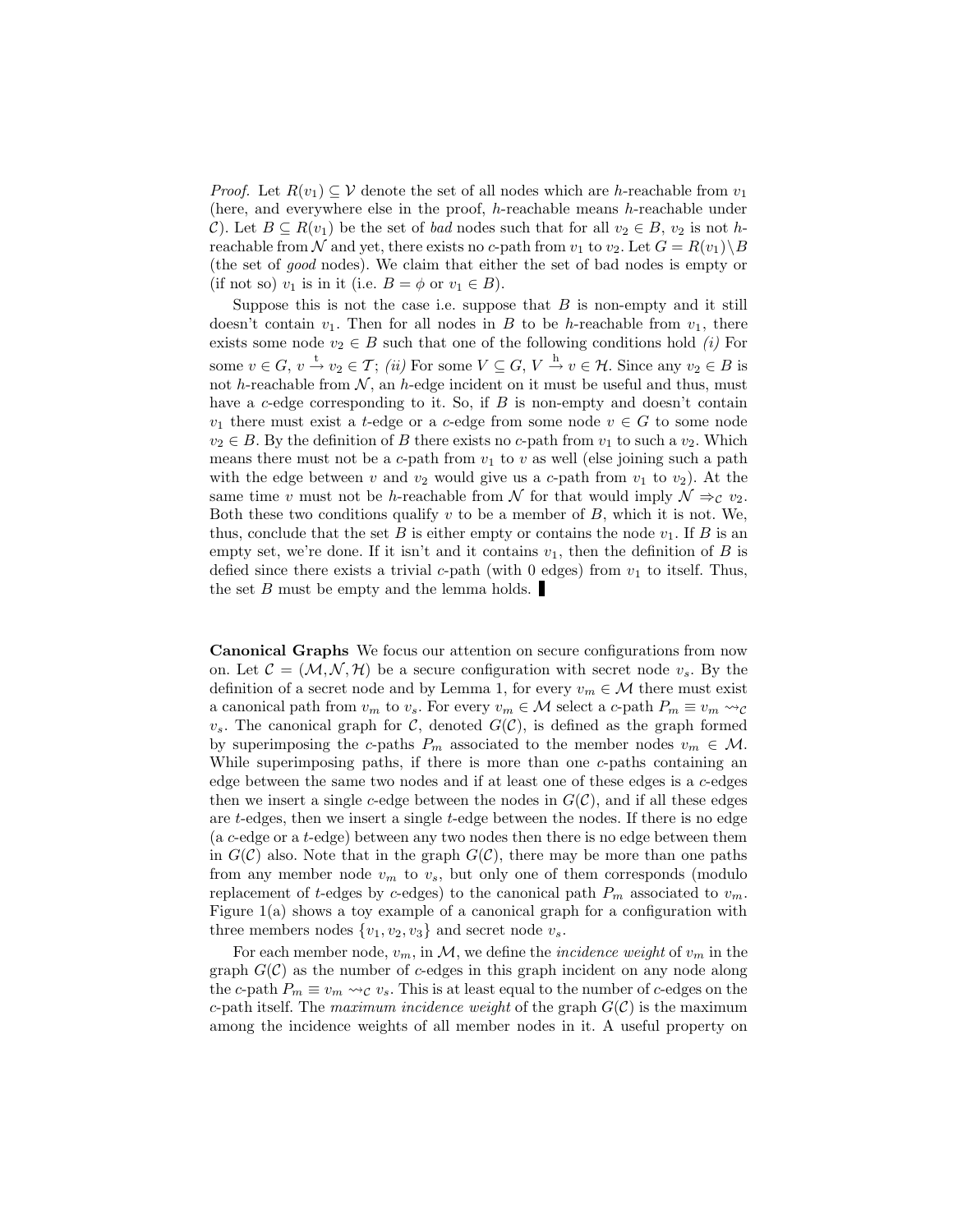

Fig. 1. Canonical Graphs : Figure (a) shows the construction of a canonical graph for a configuration with three member nodes  $\{v_1, v_2, v_3\}$  and secret node  $v_s$ . c-edges are shown by dark lines while t-edges are shown by dotted ones. Path  $P_i$  goes from member i to  $v_s$ . Note that there is a c-edge between  $v_4$  and  $v_s$  in  $P_1$  and a t-edge between the same two nodes in  $P_2$ ; the final graph has a c-edge between these nodes because of the higher precedence given to c-edges. In this graph,  $v_1, v_2$  and  $v_3$  have incidence weights 3,3 and 2 respectively. Figure (b) shows an example of a graph that cannot be a canonical graph since the topmost node,  $v_s$ , has two t-edges enterring it. This restriction on t-edges will be crucial in proving Lemma 2.

the maximum incidence weight of any canonical graph is given by the following lemma.

**Lemma 2.** Let  $C = (\mathcal{M}, \mathcal{N}, \mathcal{H})$  be a secure configuration such that  $|\mathcal{M}| = n$ . Then, any canonical graph for C has maximum incidence weight at least  $\lceil \log_2 n \rceil$ .

Proof. We shall prove something stronger than what the lemma states. We say that a node  $v \in V$  is M'-secure under C (for some  $\mathcal{M}' \subseteq \mathcal{M}$ ) if  $\mathcal{N} \not\Rightarrow_{\mathcal{C}} v$  and for all nodes  $u \in \mathcal{M}'$ ,  $u \Rightarrow_{\mathcal{C}} v$ . For a set  $\mathcal{M}' \subseteq \mathcal{M}$  and a node v which is  $\mathcal{M}'$ secure under C, we define a sub-canonical graph for C over  $\mathcal{M}'$  and v, denoted  $G_{\mathcal{C}}(\mathcal{M}', v)$ , as a graph formed by superimposing c-paths from nodes in  $\mathcal{M}'$  to  $v$ , one  $c$ -path being selected for every node in  $\mathcal{M}'$ . The set of  $c$ -paths from nodes in M' to v used for constructing  $G_{\mathcal{C}}(\mathcal{M}')$  is denoted  $P(G_{\mathcal{C}}(\mathcal{M}', v))$ . As a special case, observe that any canonical graph for  $\mathcal C$  is a sub-canonical graph over  $\mathcal M$ and  $v_s$ .

We hypothesize that for all  $i > 0$ , if there exists a pair  $(\mathcal{M}', v')$  where  $\mathcal{M}' \subseteq$  $\mathcal{M}, |\mathcal{M}'| = i$  and v' is  $\mathcal{M}'$ -secure then for every such pair  $(\mathcal{M}', v')$  the maximum incidence weight of any graph  $G_{\mathcal{C}}(\mathcal{M}', v')$  is at least  $\lceil \log_2 i \rceil$ . This hypothesis clearly implies the above lemma.

The proof uses an inductive argument on  $i$ . For the base case observe that a single node in the set M is a trivial sub-canonical graph with  $\lceil \log_2 1 \rceil = 0$ c-edges. Suppose that for some  $j > 1$  and for all  $i < j$ , the maximum incidence weight of any graph,  $G_{\mathcal{C}}(\mathcal{M}_i, v_i)$ , with  $\mathcal{M}_i \subseteq \mathcal{M}$  and  $|\mathcal{M}_i| = i$ , if there exists such a graph, is at least  $\lceil \log_2 i \rceil$ . Suppose there exists a pair  $(\mathcal{M}_j, v_j)$  such that,  $\mathcal{M}_j \subseteq \mathcal{M}, |\mathcal{M}_j| = j$  and  $v_j$  is  $\mathcal{M}_j$ -secure under C. Consider the graph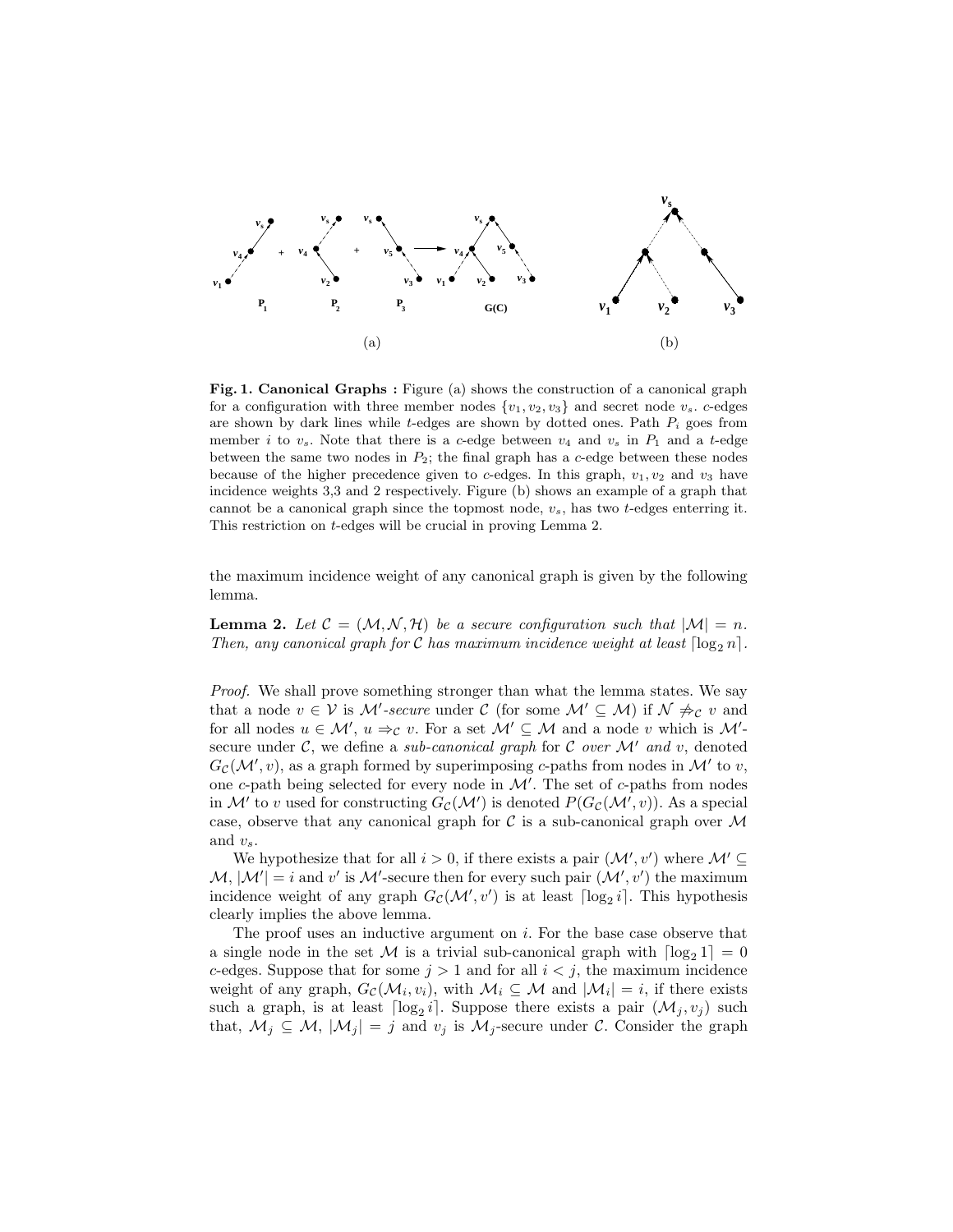$G_{\mathcal{C}}(\mathcal{M}_i, v_i)$  and let  $v_r$  be the (unique) node in this graph  $(v_r$  may be the same as  $v_j$ ) such that  $v_r$  has in-degree greater than 1, say m, and all nodes on the path from  $v_r$  to  $v_j$  have in-degree exactly 1 (By in-degree of a node we mean the number of c-edges and t-edges in  $G_{\mathcal{C}}(\mathcal{M}_j, v_j)$  incident on it). Since  $v_j$  is not h-reachable from  $N$  and since a c-edge is defined only for a pair of nodes both of which are not h-reachable from  $N$ ,  $v_r$  must also not be h-reachable from  $N$ . Let  $v_1, v_2, \dots, v_m$  be the nodes which point to  $v_r$  and  $\mathcal{M}_1, \mathcal{M}_2 \cdots \mathcal{M}_m$  be the sets of member nodes in  $\mathcal{M}_i$  for which the canonical paths to  $v_i$  go through  $v_1, v_2 \cdots v_m$  respectively. Since  $v_r$  is not h-reachable from N under C, none of the nodes  $v_1, v_2, \dots, v_m$  must be so, too. It is not hard to see that, for any  $l \in \{1, \dots, m\}$ , the graph formed by superimposing the portion of the c-paths from nodes in  $\mathcal{M}_l$  upto the node  $v_l$  is also a sub-canonical graph for  $\mathcal{C}$  (over  $\mathcal{M}_l$ and  $v_l$ ). Furthermore, there exists some  $l' \in [m]$  such that  $|\mathcal{M}_{l'}| \geq [j/m]$ . From the induction hypothesis, the maximum incidence weight the graph  $G_{\mathcal{C}}(\mathcal{M}_{l'}, v_{l'})$ is at least  $\lceil \log_2(\frac{j}{m}) \rceil$ . Finally, the maximum incidence weight of  $G_c(\mathcal{M}_j, v_j)$ must be at least equal to the maximum incidence weight of  $G_{\mathcal{C}}(\mathcal{M}_{l'}, v_{l'})$  plus the number of c-edges incident on  $v_r$  in  $G_c(\mathcal{M}_j, v_j)$ . A crucial observation is that there can be at most one t-edge incident on  $v_r$ , which means at least  $m-1$ out of the  $m$  edges incident on it must be  $c$ -edges. Thus, the maximum incidence weight of  $G_{\mathcal{C}}(\mathcal{M}_j, v_j)$  is at least  $\min_{m \in [j]} \lceil \log_2(\frac{j}{m}) \rceil + m - 1$  which is not less than  $\lceil \log_2 j \rceil$ .

#### 5.2 The Main Theorem

We consider multicast games in which the group center,  $C$ , always maintains the game in a secure configuration. The following theorem establishes a logarithmic lower bound on the amortized cost of the moves performed by  $C$ , when the moves of A are adversarially chosen. The lower bound holds for any initial configuration, and even if A only issues replace operations that do not affect the size of the group. This lower bound directly implies a  $\lceil \log_2 n \rceil$  lower bound on the amortized communication complexity of any secure group key distribution protocol.

**Theorem 1.** For every strategy of player C and initial configuration  $(\mathcal{M}_0, \mathcal{N}_0, \mathcal{H}_0)$ , there exists a strategy of player A consisting of replace operations only, such that for any  $t \geq 1$ , the amortized cost,  $\tilde{c}_t$ , of the first t moves of C is at least  $\lceil \log_2 n \rceil - |\mathcal{H}_0|/t$ , where  $n = |\mathcal{M}_0|$  is the size of the group. In particular, the asymptotic amortized cost of the moves of C is

$$
\lim_{t \to \infty} \tilde{c}_t \ge \lceil \log_2 n \rceil.
$$

*Proof.* Let  $(\mathcal{M}_i, \mathcal{N}_i, \mathcal{H}_i)$  be the sequence of configurations following each move by C. We know by assumption that all configurations are secure. Notice that for all  $i$ ,  $\mathcal{H}_{i-1} \subseteq \mathcal{H}_i$ , and the cost of each move by C equals  $c_i = |\mathcal{H}_i| - |\mathcal{H}_{i-1}|$ . The moves of A are chosen as follows. All moves are replace moves that substitute one of the current member nodes with a non-member node. In particular, the size of the group is always equal to  $n = |\mathcal{M}_0| = |\mathcal{M}_i|$ . By Lemma 2, the maximum incidence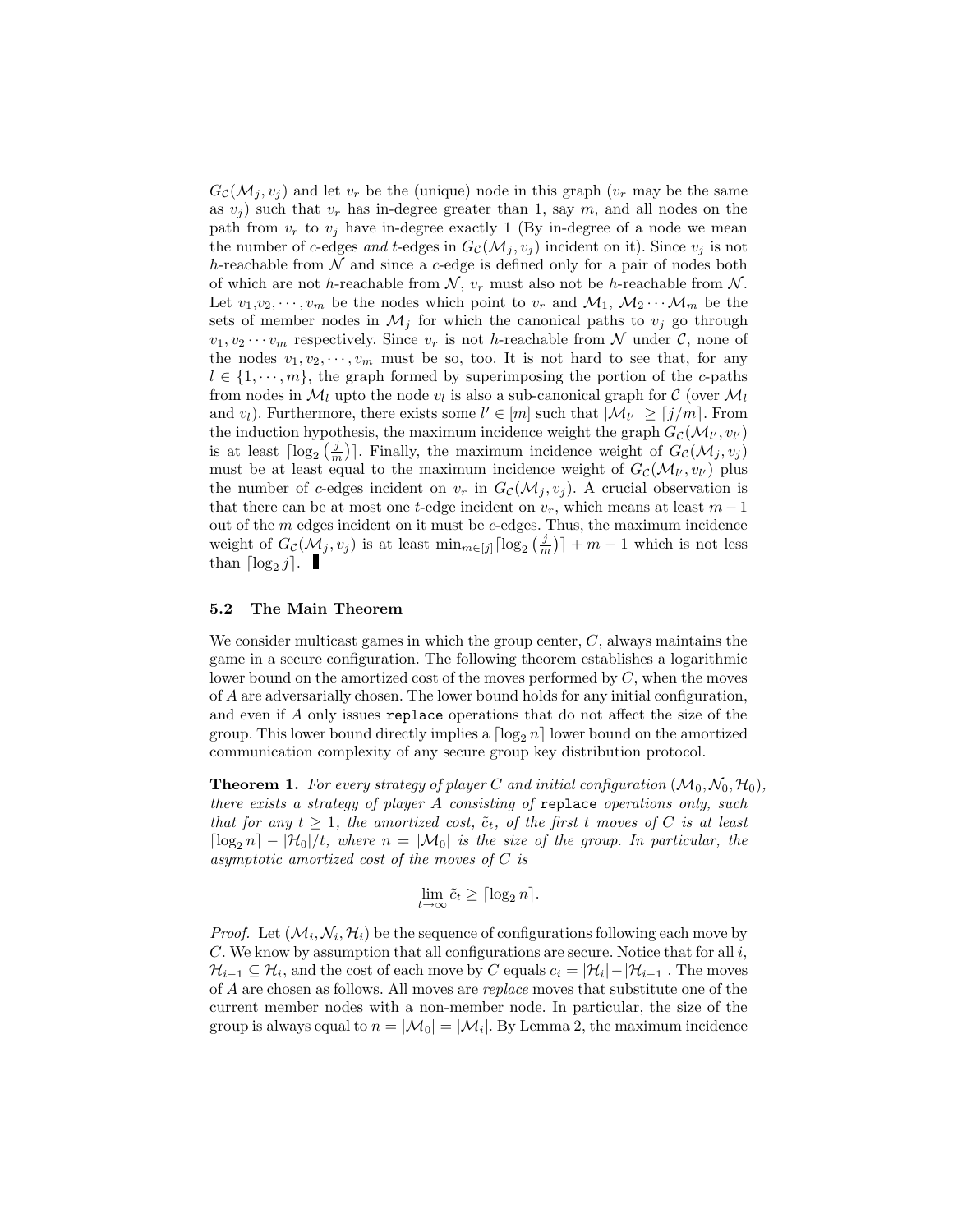weight of the canonical graph,  $G(\mathcal{C}_i)$ , for any configuration  $\mathcal{C}_i = (\mathcal{M}_i, \mathcal{N}_i, \mathcal{H}_i)$ is at least  $\lceil \log_2 n \rceil$ . Let  $v_i$  be a member node achieving the maximum incidence weight in  $G(\mathcal{C}_i)$ . In his ith move, player A replaces the member node  $v_i$  with a new node from  $\mathcal{N}_i$  that never was a member node before.

For the configuration,  $\mathcal{C}_i$ , consider the graph,  $G(\mathcal{C}_i)$ , and the c-path  $v_i \leadsto_{\mathcal{C}_i} v_s$ in this graph (here,  $v_s$  is a secret node for  $\mathcal{C}_i$ ). Let  $I_{\mathcal{C}_i}(v_i)$  be the set of c-edges in  $G(\mathcal{C}_i)$  which are incident on the nodes in  $v_i \leadsto_{\mathcal{C}_i} v_s$  and let  $H_{\mathcal{C}_i}(v_i)$  be the set of (useful) h-edges corresponding (uniquely) to the c-edges in  $I_{\mathcal{C}_i}(v_i)$ . The key observation is that once  $v_i$  gets labeled as a non-member node (and its label doesn't change after that), the nodes on the c-path  $v_i \leadsto_{\mathcal{C}_i} v_s$  become h-reachable from the set of non-member nodes under any configuration of the game following  $\mathcal{C}_i$ . This implies that all *h*-edges in  $H_{\mathcal{C}_i}(v_i)$  become (and remain) useless for all configurations from time *i* onwards, since they are incident on  $v_i \sim c_i v_s$ .

Since  $v_i$  is a node with maximum incidence weight in  $G(\mathcal{C}_i)$ , there are at least [ $\log_2 n$ ] c-edges in  $I_{\mathcal{C}_i}(v_i)$  and an equal number of h-edges in  $H_{\mathcal{C}_i}(v_i)$ . So, each time A performs a move, the number of useless h-edges increases by  $\lceil \log_2 n \rceil$ , and after t move there are at least  $t \cdot \lceil \log_2 n \rceil$  useless h-edges in  $\mathcal{C}_t$ . Clearly, the number of useless  $h$ -edges cannot be greater than the number of  $h$ -edges in the final configuration, i.e.,

$$
t \cdot \lceil \log_2 n \rceil \le |\mathcal{H}_t|
$$
  
=  $|\mathcal{H}_0| + \sum_{i=1}^t |\mathcal{H}_i \setminus \mathcal{H}_{i-1}|$   
=  $|\mathcal{H}_0| + \sum_{i=1}^t c_i$ 

where  $c_i$  is the cost of the *i*th move performed by  $C$ . From this, we immediately get the desired bound on the amortized cost of C's moves :  $\frac{\sum_{i=1}^{t} c_i}{t} \geq \lceil \log_2 n \rceil |\mathcal{H}_0|$ t

### 6 Extensions to Our Model

In this section, we address some of the possible extensions and modifications one could make to our model for secure group key distribution described in Sect. 3. Some of these extensions yield models that are equivalent to the model we have already described while others lead to interesting open problems for the group key distribution problem.

1. Allowing Message Pairs: We have proved a lower bound for protocols where the rekey messages sent by the group center consist of a single key encrypted with multiple other keys. It is easy to see that our lower bound also applies to more general protocols where every rekey message can also consist of "pairs" of other rekey messages (i.e. protocols in which the grammar for messages also includes a rule  $M \to (M, M)$ . Allowing messages pairs does not affect communication complexity in any way.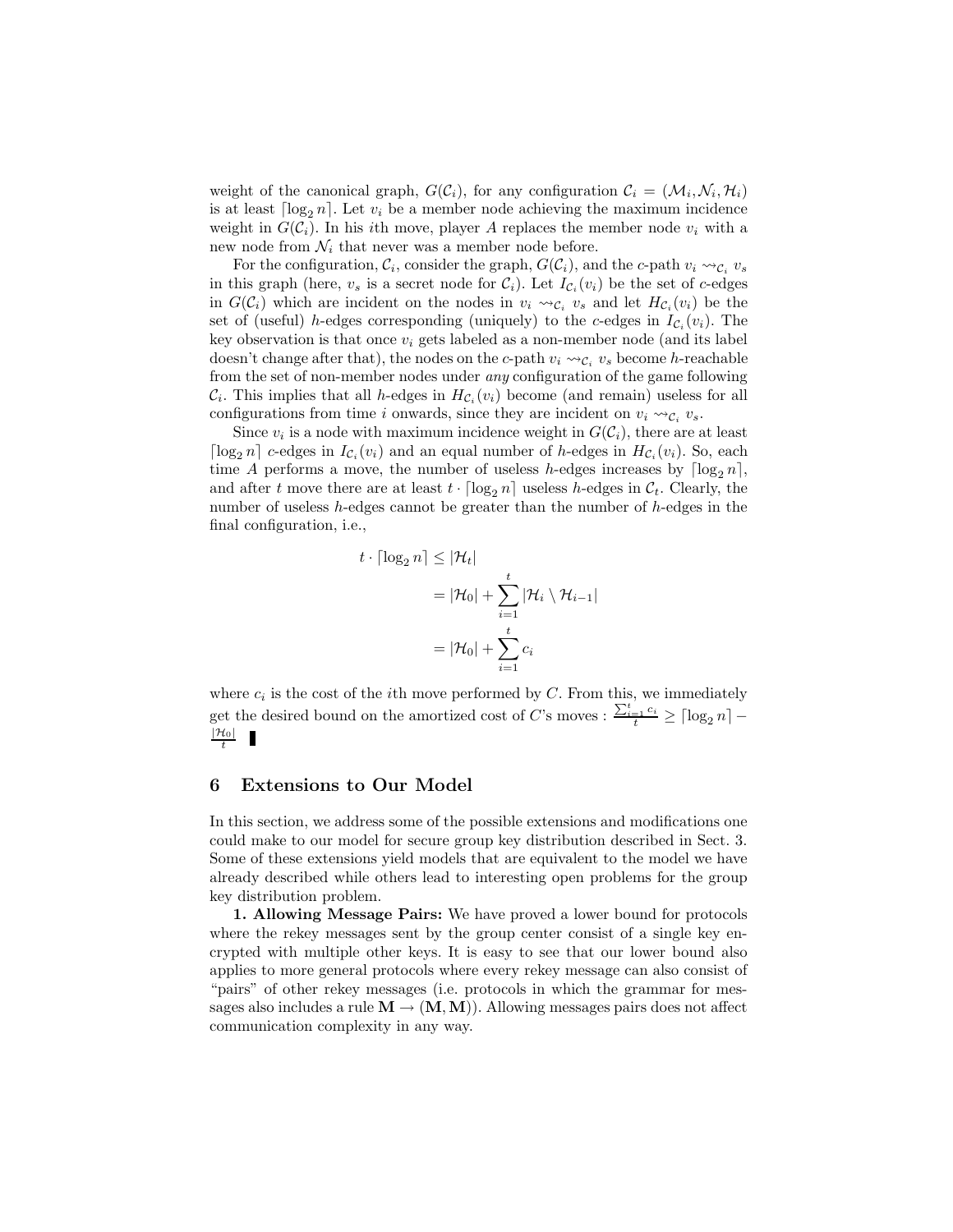2. Groups without Simultaneous Leave and Join: Our lower bound for group key distribution is proved using a sequence of simultaneous join and leave operations (which we refer to as a replace operation) performed on the group by an adaptive adversary. One reason for having replace operations is that they simplify our analysis considerably (by helping us keep the group size constant over time). In groups where replace operations are not allowed, the bound that we get using our technique is  $\log_2(n)/2$ . We remark that it is possible to construct a practical protocol (without replace operations) in which every individual join and leave can be performed at the cost of  $\log_2(n)/2$  multicast messages and  $log_2(n)/2$  unicast messages (this can be done by combining the protocol of [3] with ideas from [13]). The interesting question is whether our bound can be extended so that it is tight even when the  $\log_2(n)/2$  unicast cost is included in computing communication complexity or whether one can come up with better protocols that involve no unicast at all. We are unable to resolve this question at the moment and leave it open for future work.

3. Other Cryptographic Primitives: Our model for secure group key distribution allows the usage of iterated encryption and pseudorandom generation for the center's rekey messages and the best known protocols for this problem also use just these cryptographic primitives. It would be interesting to find out if better protocols can be constructed using other cryptographic primitives (for eg., pseudorandom functions, secret sharing) or whether our lower bound can be extended to even more general classes of protocols that allow the usage of such primitives<sup>6</sup>.

Analyzing Upper Bounds. The model for secure multicast key distribution we study in this paper can also be used to analyze upper bounds but in doing so, one must take care of some efficiency issues which we ignore in our framework (note that ignoring such issues only helps to strengthen our lower bound). For example, in our model, the group members can compute the shared secret key at any instant by looking at the rekey messages sent out in the entire history of the protocol. Practical protocols should require that members be able to get the key using just the rekey messages sent since they joined the group. Also, we do not address the issue of storage limitations of the users or the group center. In practice, the key update should be made possible not only with minimal communication overhead but also with minimal storage requirements for the users.

# References

1. M. Abadi and P. Rogaway. Reconciling two views of cryptography (the computational soundness of formal encryption). Journal of Cryptology, 15(2):103–127, 2002.

 $6$  We note that some known protocols do make use of pseudorandom functions (e.g., [13]), but not in a substantial way, meaning that whatever they do can be easily achieved using pseudorandom generators instead.